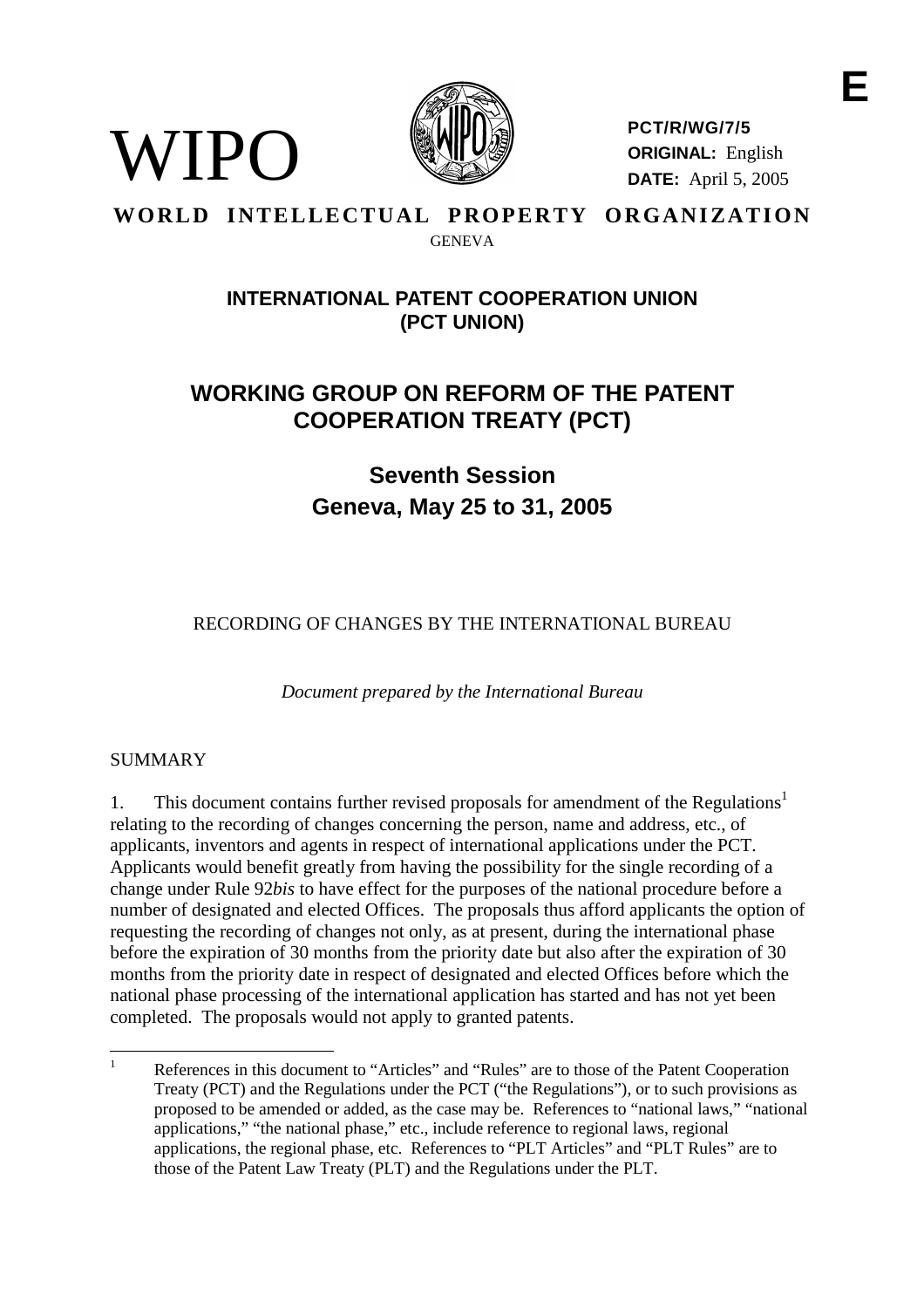2. Changes in the name, address, nationality and residence of the applicant or inventor recorded by the Internatio nal Bureau would have effect under the applicable national law of those Offices (subject to certain exceptions and a reservation provision). However, changes in the person of the applicant or the inventor, or in the person, name and address of the agent and the common representative, or in the address for correspondence, would have effect only if so provided under the applicable national law of designated and elected Offices.

3. The proposal sare also intended to achieve consistenc v, to the extent possible, with provisions of the PLT relating to the recording of changes.

4. Earlier proposals, discussed at the sixth session of the Working Group, have been revised taking into account the discussions, and the a greement reached, at that session and comments received on preliminary draft documents made available since then.

# BACKGROUND

5. At its fifth session, the Working Group agreed that the International Bureau should study the possibil ity of providing for a request, to be made inasingled ocuments ubmitted to the International Bureau, to record certain changes concerning the applicant, inventor, licensees or security interests in respect of two or more designated or elected Offices in which the international application had entered the national phase, similar to the procedure under Article 14(1)(b) and Rules 15, 16 and 17 of the Patent Law Treaty (PLT) (see the summary by the Chair of the fifth session of the Working Group, document PCT /R/WG/5/13, paragraph 105).

6. During its sixth session, the Working Group discussed proposals by the International Bureauforsetting up a system, under the PCT, which would facilitate, for both applicants and Offices, the recordi ng of certain changes in respect of an international application which has entered the national phase before several designated or elected Offices, or of a patent granted on the basis of such an international application. The Working Group's discussions a re outlined indocument  $PCT/R/WG/6/12$ , paragraphs 108 to 121, reproduced in the following paragraphs:

"SINGLEREQUESTFORTHERECORDINGOFCHANGESDURINGTHE NATIONAL PHASE

"108. Discussions were based on document PCT/R/WG/6/10.

"109. There was consider able support in the Working Group for further consideration of the concept of permitting requests to be made centrally for the recording of certain changes in respect of international applications which have entered the national phase, noting the significant consequential benefits that would accrue if greater communication resulted in common formats and easier access to patent data for information and statistical purposes.

"110. The Working Group invited the Secretariat to prepare revised proposals for consideration at the next session, taking into account the comments and suggestions set out in the following paragraphs.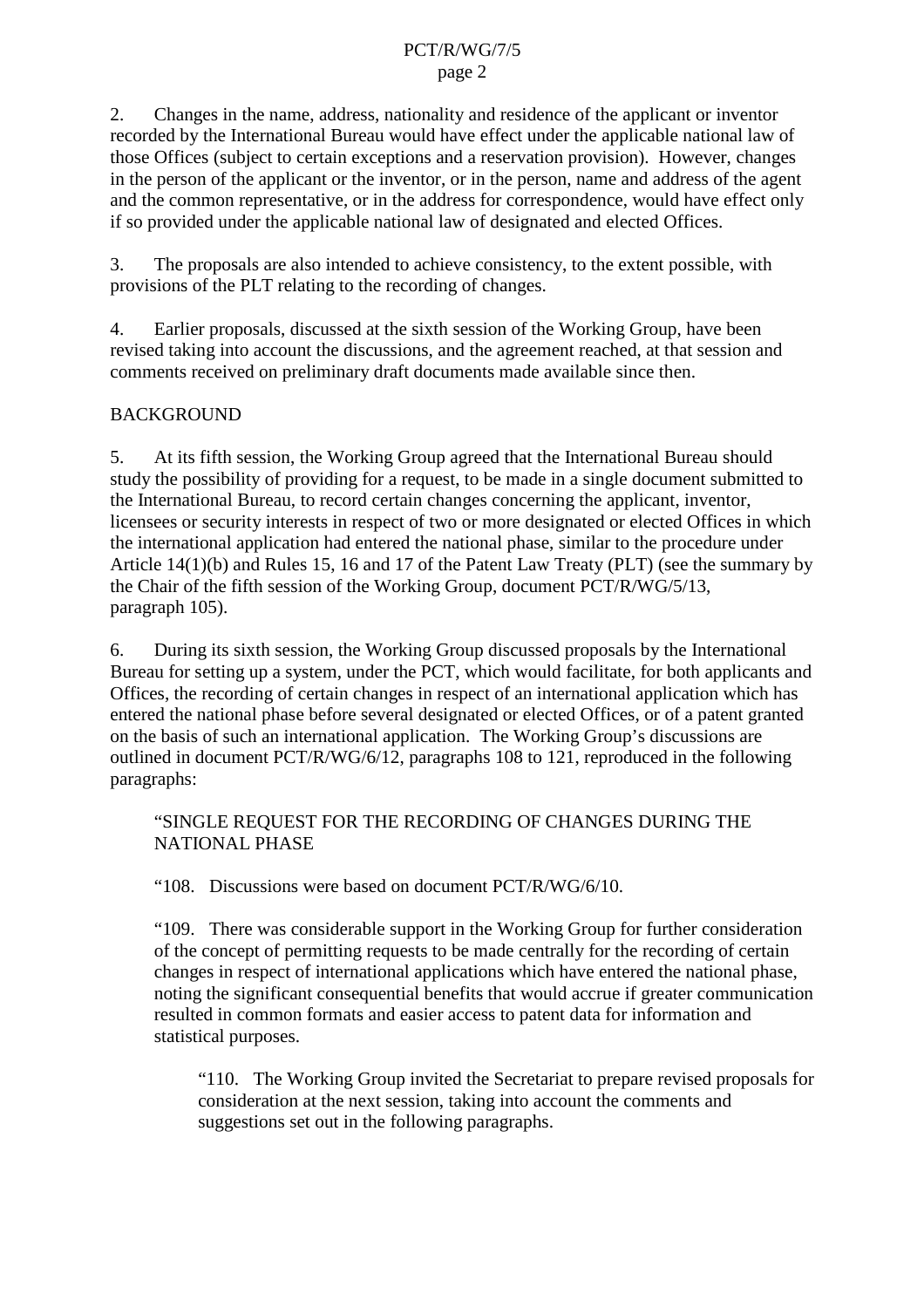"111. Somedelegations expressed concernast othe legal basis in the Treaty for making Rules for procedures extending well into the national phase of processing of international applications. Some delegations felt that the regulation -making power in Article 58(1)(ii) was not a sufficient basis to establish procedures for which there was no general basis in the substantive Articles of the Treaty. Other delegations, however, felt that there was an adequate basis, noting, in particular, that the proposals were consistent with the aims of the Treaty as expressed in the preamble and were in no way inconsistent with any specific provision of the Treaty.

"112. Some delegations noted that the Treaty in general governed procedures only to the end of the international phase, whereas, after national phase entry, the application became subjects of elytonational law. Concerns were expressed that in troducing such a system might have consequential effects on the way in which other provisions in the Regulations were interpreted.

"113. Other delegations pointed out that the international and national phases were not<br>distinctly defined by the Treaty or Regulations, and that, in fact, certain features of the Regulations, and that, in fact, certain features of the Treaty dealt specifically with matters obtaining long after the international phase was over. Those features included the fundamental principle that an international application has, for the purposes of the national law in all designated States, the effect of a regular national application having as its filing date the international filing date accorded under the Treaty (see Article 11). Other such features related to the provision of information (se eArticle 50), and the prohibition on requirements relating to the form or contents being applied to the application additional to those provided for in the Treaty and Regulations (see Article  $27(1)$ ).

"114. Some delegations were of the view that the propone sed system should only be applied in respect of changes concerning pending applications but should not apply to changes concerning granted patents.

"115. It was generally agreed, as was proposed, that any such system should be limited, at least at the out set, to change sinthe name and address of applicants, agents and inventors, noting that it would be difficult to achieve agreement at this stage on the kind of evidence which should be required for other kinds of matter.

"116. Anumber of delegations wer econcerned that the proposed system would not be compatible with national laws which require the applicant to notify changes directly to the designated Office in a particular manner and with prescribed kinds of evidence, particularly in the case of a chan geof name. Moreover, it was noted that dealing with fees might pose difficulties. Consequently, it was felt that participation in any system would need to be on a voluntary basis for designated Offices or subject to transitional reservation provisions, although it was pointed out that the usefulness of the system would be considerably less if a significant number of Offices were to opt out of it.

"117. One delegation expressed its concern that it would be too difficult to incorporate the proposed new sy stem into established national procedures and that the new system would consequently resulting reater, rather than less, workind esignated Offices. It was noted, however, that certain checks would be carried out centrally by the International Bureaurat her than the designated Offices concerned, meaning that there ought rarely to be any action required by designated Offices other than the recording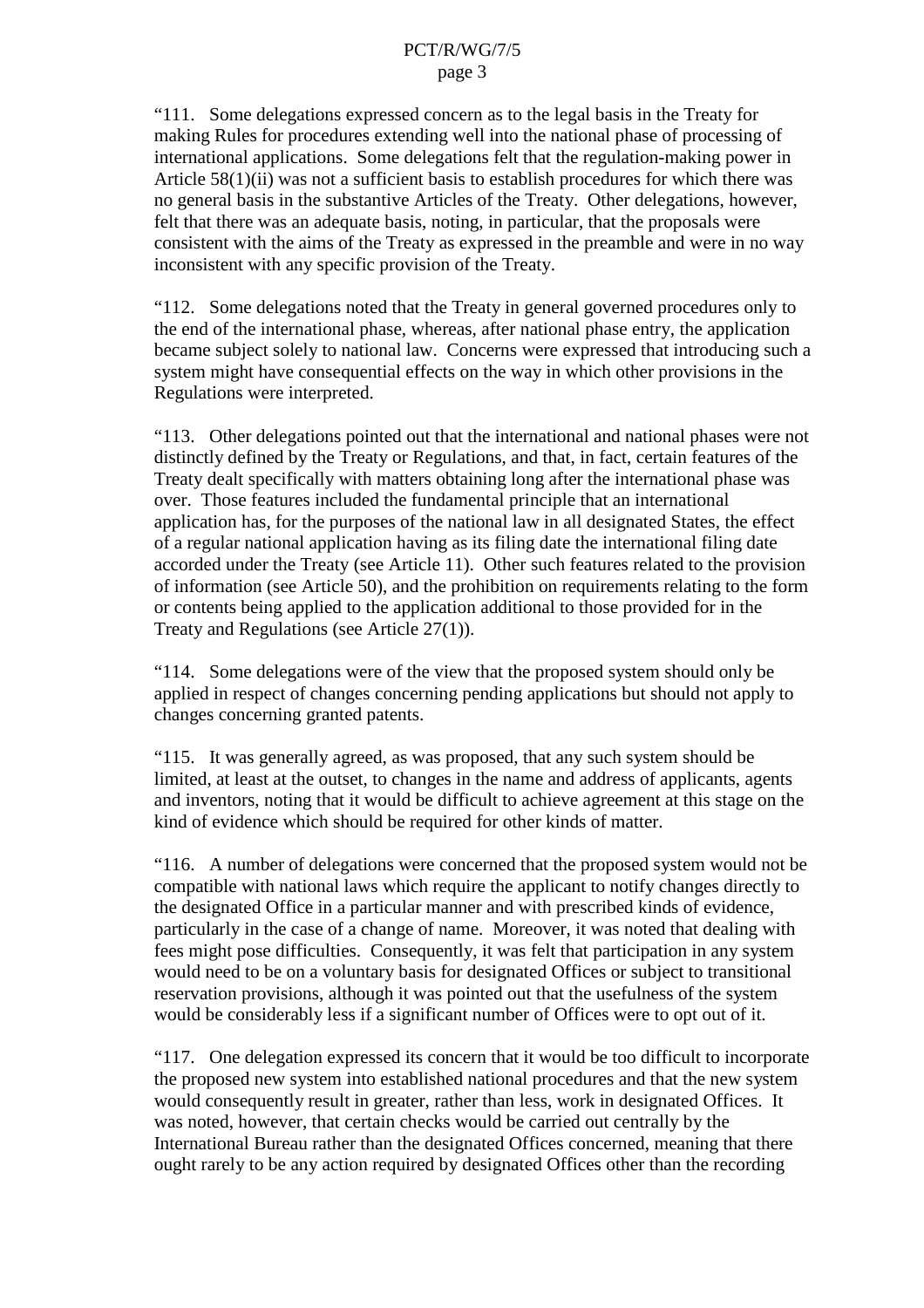itself. Other delegations considered that such as ystem ought to be very beneficial and should be consider ed further, even if it would imply changes to established national laws and systems.

"118. One representative of users suggested that, since local agents needed to be informed about any changes concerning international applications which had entered the national phase, almost the same amount of work would be involved for the applicant as under the currents vstem. There presentative also expressed concernabout the reliability of the new system in case of different applicants for different designated Stateorincase of multiple divisional applications divided from an international application which had entered the national phase, and suggested that acentral register of ownership details would be desirable.

"119. Delegations were generally content with the proposal that the applicant's request to the International Bureau could be made in either English or French, but some expressed the view that the communication from the International Bureau to the designated Office would need to be in a language accepte d by the Office. It was noted that this difficulty would be largely overcome by use of forms using standard language which could be translated into several languages. Delegations of two Contracting States whose official languages used alphabets other tha nthe Latin alphabets tressed the need fortranslations.

"120. One delegation expressed the view that, even if the applicant could make a request for recording of a change centrally to the International Bureau, each designated Office ought to notify the a pplicant when the change had actually been made.

"121. Some delegations stated that, in order for such as ystem to work reliably, appropriate information technology systems would be needed both at the International Bureau and at the designated Offices. O nedelegation suggested that the proposal might be premature in that the International Bureau had not vet completed its systems for processing PCT applications in electronic form in the international phase. A delegation from a developing country considere dthat technical assistance would be required in some cases to ensure that Offices had the necessary capacity to handle electronic files."

7. The Annex to this document contains revised proposals, taking into account the discussions, and the agreement reached, at the sixth session, comments received on a preliminary draft document for these venthsession of the Working Group which had been made available for comment on the WIPO website as PCT/R/WG/7 Paper No. 5. The main features of the revised proposals are outlined in the following paragraphs.

# RECORDING OF CERTAIN CHANGES BY THE INTERNATIONAL BUREAU DURING THE INTERNATIONAL PHASE AND THE NATIONAL PHASE OF PROCESSING

8. Noting the considerable support in the Working Group at its sixth session for further consideration of the concept of recording of changes by the International Bureau during the national phase, it is proposed to amend Rule 92*bis* so as to allow requests for recording of certain changes to be made not only during the international phase (before the expiration of 30 months from the priority date) but also during the national phase (after the expiration of 30 months from the priority date) in respect of designated or elected Offices before which national processing of the international application has started and has not vet been completed. The proposals would not, however, apply to granted patents.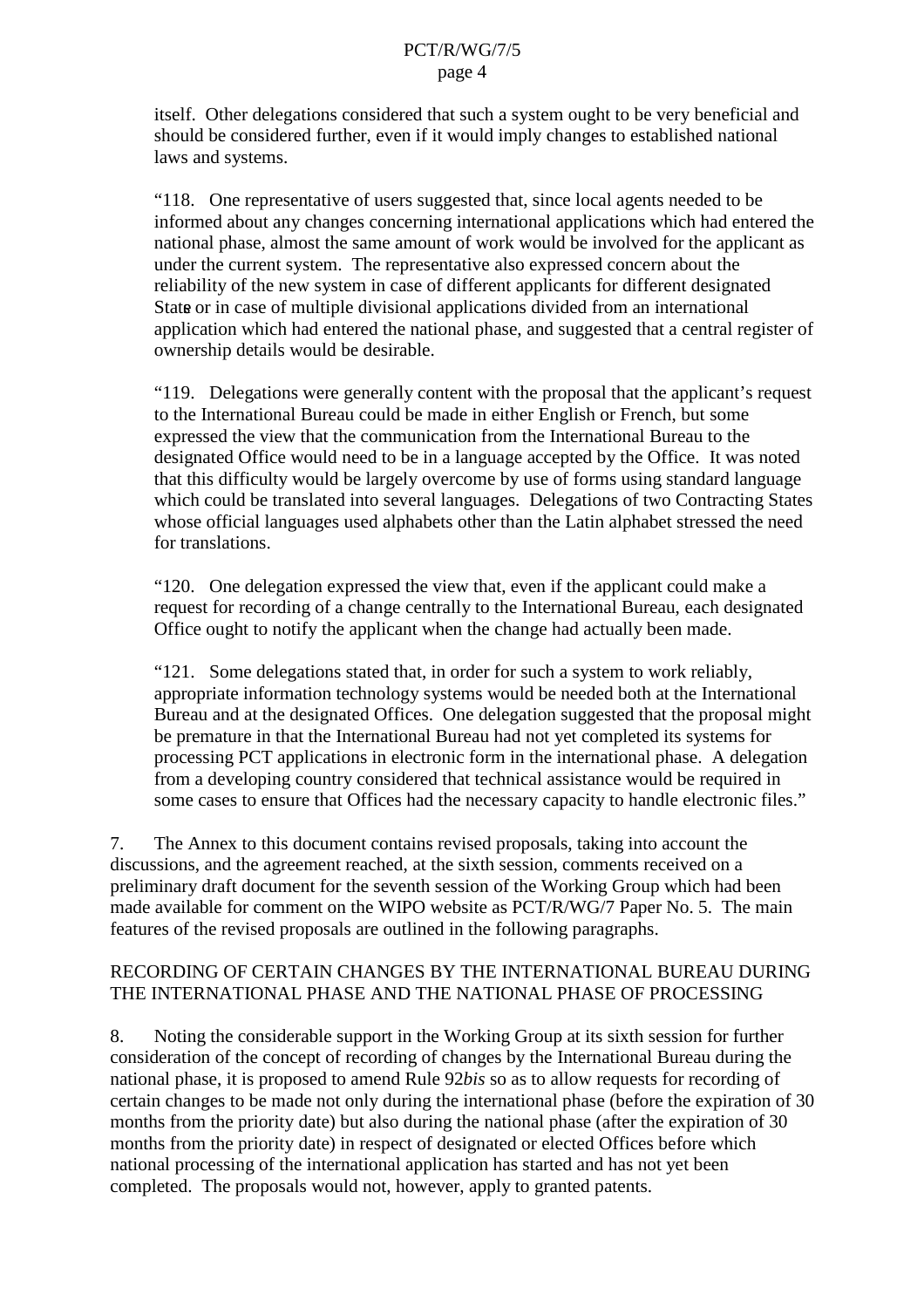9. Changes recorded under Rule 92*bis* would have, depending on their nature either optional or automatic effect under the applicable national law of designated and elected Offices concerned (see paragraphs 21 to 27, below).

10. The possibility for the single recording of a change under Rule 92*bis* to have effect for the purposes of the national procedure before a number of designated and elected Offices would have clear advantages for applicants. It would allow applican ts to deal with one office, with one set of requirements, to make only one fee payment, and to file one request (or a limited number of requests) for the recording of changes in respect of all affected international applications filed by the same applicant . It would reduce administrative work for applicants, minimize the difficulties of working invarious languages and of meeting different legal requirements, and reduce overall fees.

11. It is intended that this possibility would be an alternative to the existing possibility (which would be maintained) of filing separate requests directly with each designated and elected Office.

12. Concernwasexpressed by some delegations during the sixthsession of the Work ing Groupastothe legal basis in the Treaty for making Rules for procedures extending into the national phase of processing of international applications. Moreover, concerns have been expressed as to the basis in Article 58 for providing Rules concernin g procedures for which there was no general basis in the substantive Articles of the Treaty (see paragraphs 111 and 112 of the Chair's summary, reproduced in paragraph 6, above).

13. It is to be noted that, while PCT procedures are principally concerned with the international phase, the Treaty and Regulations are not limited in their operation to that phase. Certain features of the Treaty and the Regulations deals pecifically with matters obtaining long after the international phase is over. Those features include, for example, the fundamental principle that an international application has, for the purposes of the national lawin all designated and elected States, the effect of a regular national application having as its filing date the international filing date accorded under the Treaty (see Article 11). Other such features relate to the opportunity to amend the application during the national phase (see Articles 28 and 41), to the proh ibition against national requirements relating to the form or contents different from or additional to those provided for in the Treaty and Regulations (see Article  $27(1)$ ), the provision of patent information services (see Article  $50$ ), and the furnishing by designated and elected Offices to the International Bureau, after the start of national processing, of copies of translations of the international application furnished by the applicant  $(see Rule 95).$ 

14. Moreover, the proposals f or recording of certain changes by the International Bureau after the expiration of 30 months from the priority date appear consistent with the objectives of the Treaty, as expressed in the preamble, in particular, the objective "to simplify and render more economical the obtaining of protection for inventions where protection is sought in  $several countries. "To that extent, Article 58(1)(iii) would appear to provide a sufficient basis$ for providing Rules concerning procedures which would further those obj ectives.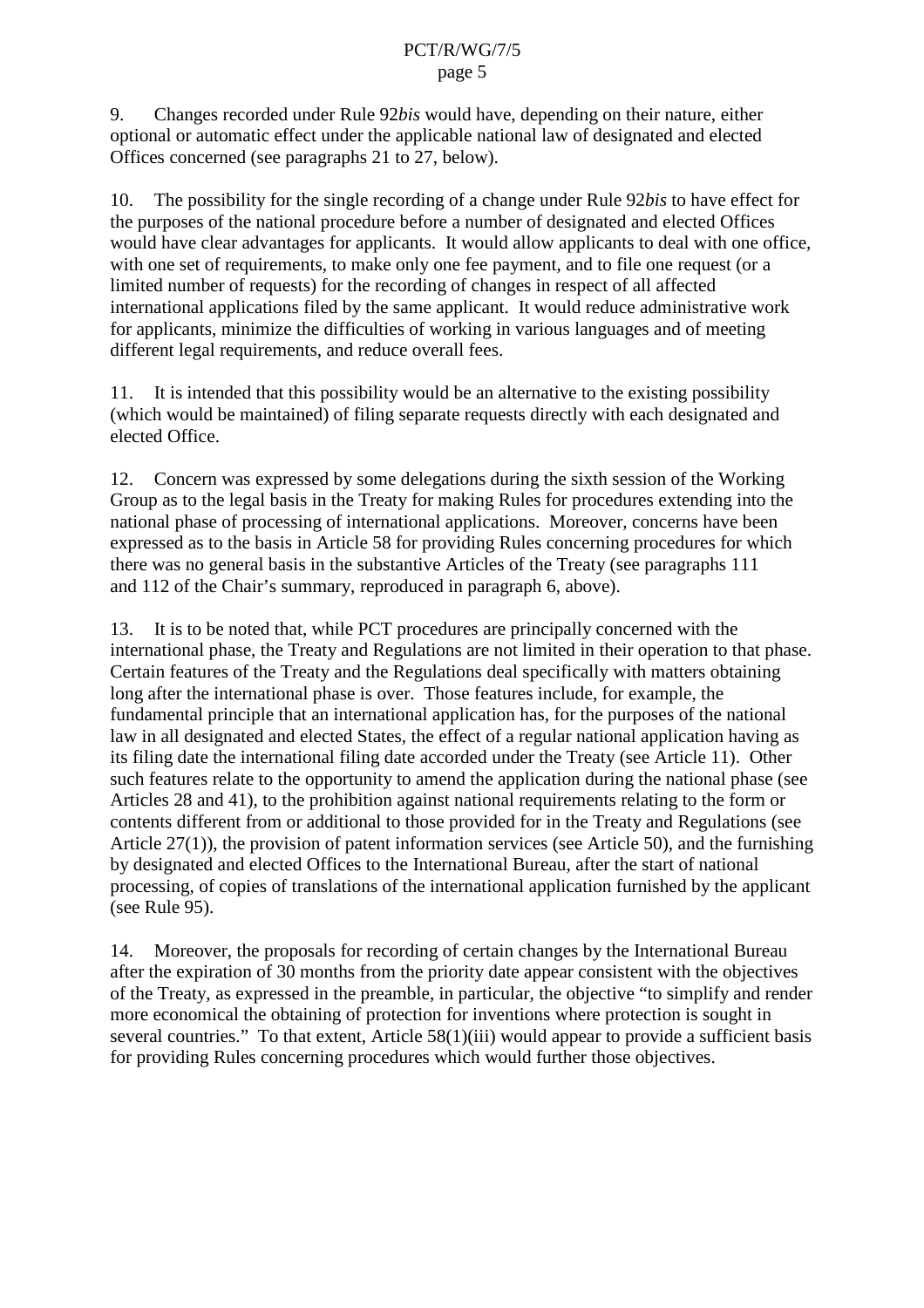#### REQUIREMENTS UNDER RULE 92 *BISASPROPOSED TO BEAMENDED*

#### *Filing of Requests*

15. As at present, Rule 92*bis* as proposed to be amended would allow applicants to submita request for the recording of a change either directly to the International Bureau or to the receiving Office. In the latter case, the request would be considered to have been received by the receiving Office on behalf of the International Bureau, and the receiving Office would promptly transmitit to the Int ernational Bureau.

#### *Indications Which May Be Changed*

16. As at present, Rule 92*bis* as proposed to be a member of determined the recording of changes by the International Bureau in the following indications appearing in the reques tor the demand: the person, name, residence, nationality or address of the applicant; the person, name or address of the inventor; and the person, name or address of the agent or the common representative. In addition, Rule 92*bis*. 1 as proposed to be a mended would also provide for the recording of a change in the address for correspondence (as provided in PLT Rule  $15(8)$ ).

#### *Transliteration or Translation of Indications*

17. Noting the concerns expressed at the sixth session with regard to the need for translations or transliterations for designated or elected States whose official languages used alphabets other than the Latin alphabet, the revised proposals provide as follows:

(a) where the indications to be changed are written in characters other than those of the Latin alphabet, the applicant would be required to furnish the same incharacters of the Latin alphabet, either as a mere transliteration or through translation into English;

(b) where, on the other hand, the indications to be changed are written in characters of the Latin alphabet and the applicant desires the change to be effective in a designated or elected State whose official language or languages use characters other than those of the Latin alphabet and which has no tified the International Bureau of the need for a transliteration or translation, the applicant would be required to furnish the same indications also in those other characters, either as a mere transliteration or through translation into the language conc erned;

(c) where the applicant does not furnish a required transliteration or translation, the International Bureau would nevertheless record the changes but, as far as designated or elected Offices which had notified the International Bureau of the need for a transliteration or translation are concerned, such changes would have effect only if so provided for under the applicable national law of the designated or elected Offices concerned; in other words, it would be a matter for the national law applicab le by the designated or elected Office to provide whether, and under which circumstances, any such change would have effect under the national law applied by that Office.

#### *Persons Entitled to Make Requests*

18. As at present, under R ule 92*bis* as proposed to be amended, are quest for the recording of a change could be made: (i) in any case, by the applicant; (ii) in the case of a change in the person of the applicant, by the person seeking to be recorded as applicant ("the new applicant"); (iii) in the case of a change in the person of the agent or the common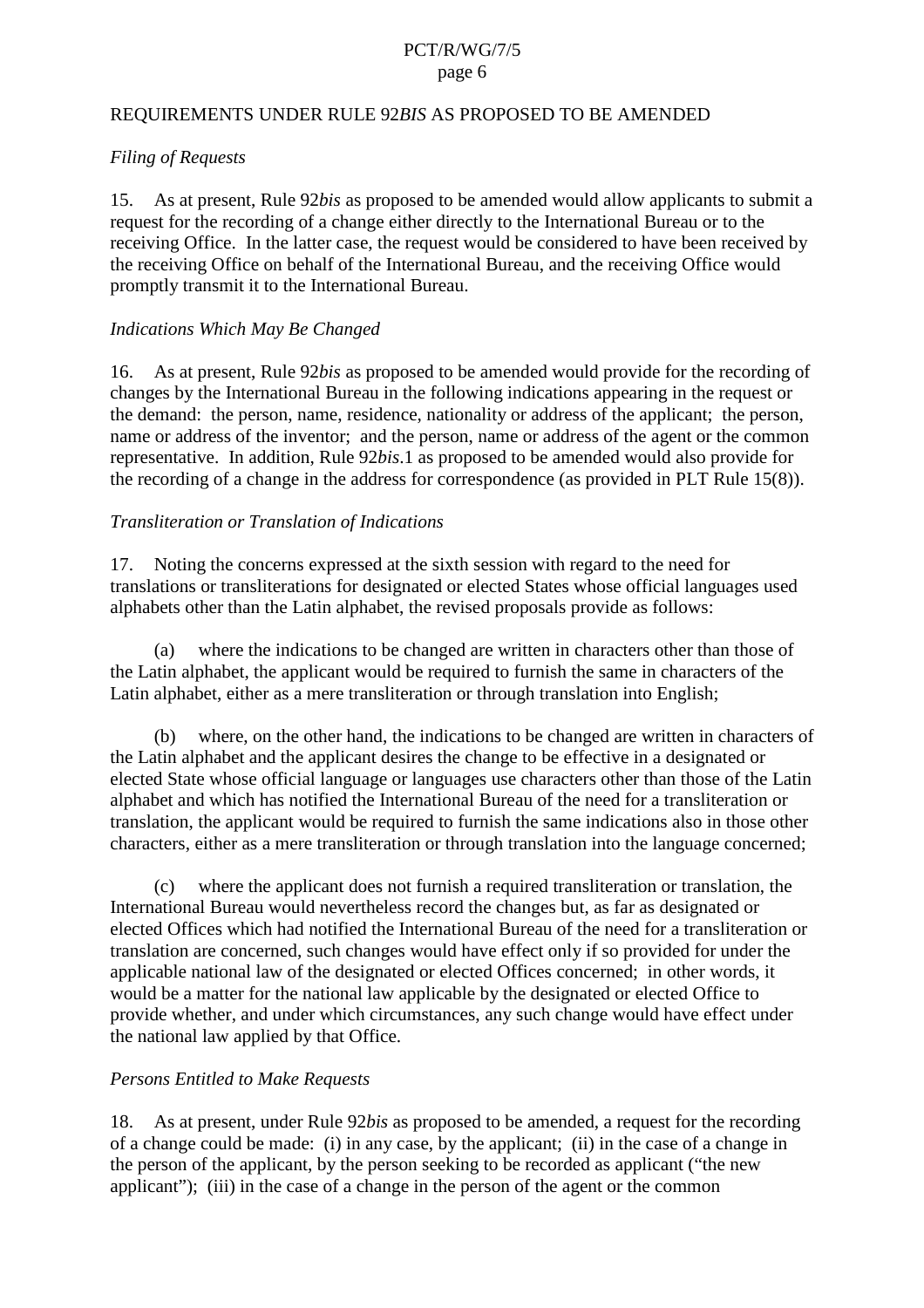representative pursuant to the renunciation of an appointment as a gent or common representative, by the agent or the common representative concerned; and (iv) by the receiving Office acting pursuant to the applicable national law.

19. Where the request for the recording of a change in the person of the applicant was made by the new applicant, the International Bureau would continue to require, as at prese nt, the furnishing of documentary evidences upporting the change before recording any such change. Furthermore, as a to resent, in such a case, where the previous applicant objects to the change in writing, any such change would be considered not to have b een recorded. However, rather than leaving these important matters to the Administrative Instructions and the PCT Applicant's Guide, as is presently the case, it is proposed to clarify the practice in Rule 92*bis* itself.

# *Timing of Requests*

20. Under Rule 92 *bisas proposed* to be amended, requests for recording of a change could be made before or after the expiration of 30 months.

### *Effect of Recorded Changes for the Purposes of National Procedure Before Designated and Elected Offices*

21. At the sixtheses is on of the Working Group, it was generally agreed that as ystem for the recording of certain changes with effect for the national procedure before designated and elected Offices should be introduced, but that it should be limited, at least at the outset, to changes in respect of which, in general, in line with PLT Rule 15, no further documentary evidence supporting the change may be required, noting that it would be difficult to achieve agreement at this stage on the kind of evidence which should be required for other kinds of matter (see the summary by the Chair of the sixth session, document PCT/R/WG/6/12, paragraph 115).

#### — c*hange in the name, address, nationality or residence of the applicant, or in the name or address of the inventor*

22. Itisthus proposed that any change in the name, address, nationality or residence of the applicant, or in the name or address of the inventor (that is, any change concerning the applicant and the inve ntor, other than a change in the person of the applicant or in the person of the inventor) that is recorded by the International Bureau and notified to a designated or elected Office before the processing of the international application has started in that to ffice, or after such processing has started but before it has been completed, should in general have automatic effect under the applicable national law of the designated or elected Office concerned.

23. A change recorded by the I nternational Bureau would not have effect in a designated or elected State if the designated or elected Office, a court or any other competent organ found that a requirement for the recording of the change by the International Bureau had not been complied with. However, nodesignated or elected Office would be permitted to review the decision by the International Bureau to record a change unless that Office may reasonably doubt the veracity of an indication contained in the request for recording of the channels are nge or of a supporting document or a translation thereof, in which case it would be required to invite the applicant to furnish evidence to it within a time limit which shall be reasonable under the circumstances.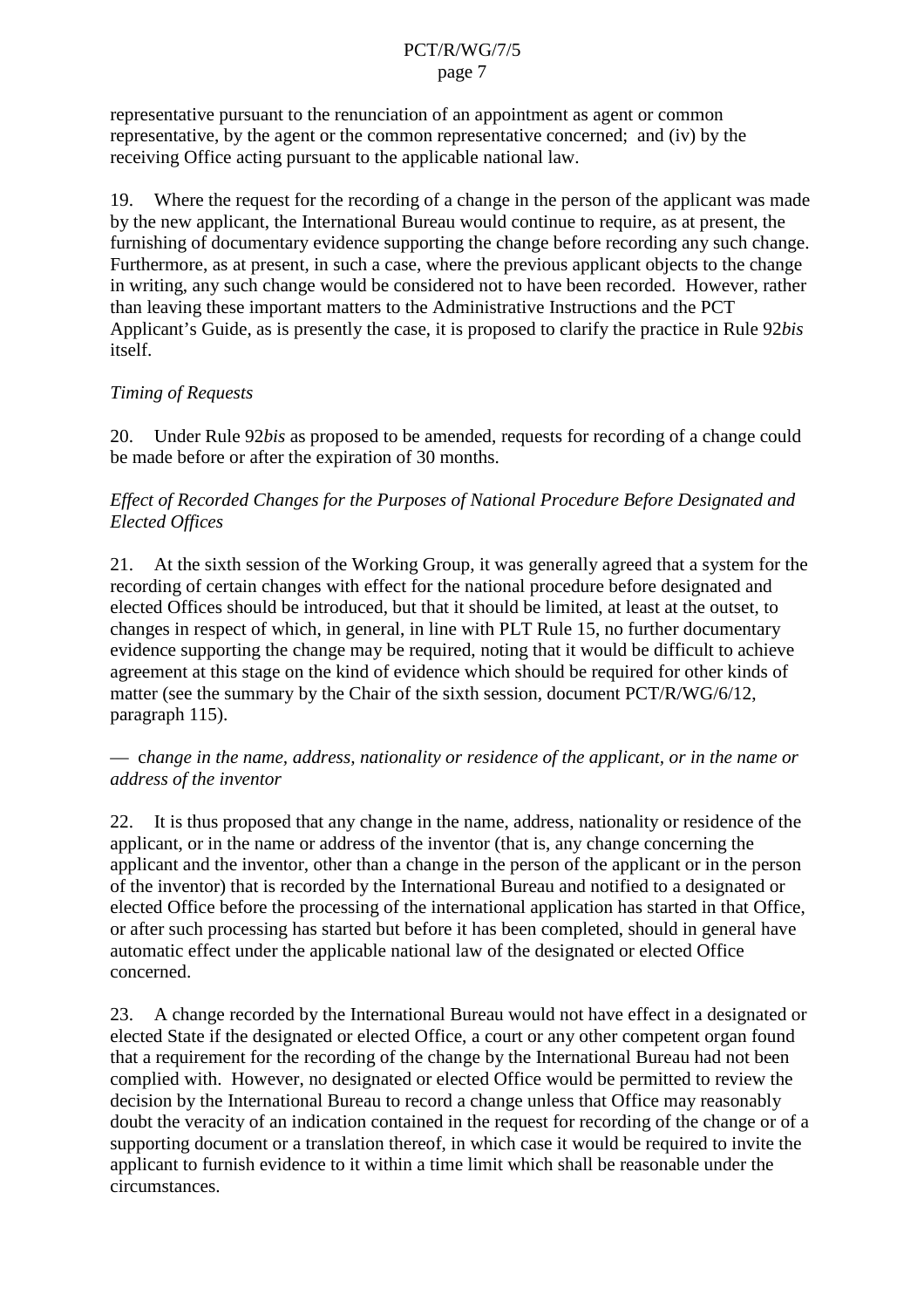24. A change record ed by the International Bureau would also not have effectina designated or elected State in which the relevant provisions did not apply consequent to a notification that the provisions concerned were not compatible with its national law. It is to be und erstood that such reservation could be made in respect of changes recorded by the International Bureau based on requests by the applicant received before and/or after the expiration of 30 months from the priority date. It is suggested that this understand ing be expressed by the Assembly in amending the Regulations. For example, where a designated or elected Office made use of the reservation provision in respect of changes recorded by the International Bureau based on request by the applicant received aft er the expiration of 30 months from the priority date, any such change recorded by the International Bureau concerning the name, address, nationality and residence of the applicant, or the name and address of the inventor would have no effect in respect of that Office, and the applicant would have to request the recording of the change, upon or after national phase entry, under the applicablenationallaw of that Office. The Administrative Instructions would have to be modified so as to provide that, where the applicant nevertheless included any such Office in his request received by the International Bureau after the expiration of 30 months from the priority date, the International Bureau would be required to notify the applicant accordingly.

#### — *change in the person of the applicant or in the person of the inventor*

25. It is proposed that any change in the person of the applicant or in the person of the inventor (that is, changes in respect of which, in general, in compliance with P LT Rule 16, furtherdocumentary evidences upporting the change may be required) which is recorded by the International Bureau and notified to a designated or elected Office before the processing of the international application has started in that Office, orafter such processing has started but before it has been completed, would have effect only if so provided by the applicable national law of the designated or elected Office concerned. In other words, as at present with regard to changes in the person of the applicant or the inventor recorded during the international phase, it would be a matter for the national law applicable by the designated or elected Office to provide whether, and under which circumstances, any such change would have effect under the national law applied by that Office.

26. Alternatively, the Working Group may wish to consider whether the Regulations under the PCT should be further aligned with the PLT by providing that a change in the person of the applicant o rin the person of the inventor recorded by the International Bureau under Rule 92*bis* would, in general, have to be recorded by any designated or elected Office concerned, and would have effect under the applicable national law of that Office, provided that any such Office would be free to require, if it so wishes, (further) documentary evidence supporting the change, consistently with the corresponding provisions of PLT Rule 16(2), (3) and (4), which would have to be incorporated into Rule 92*bis* according ly (further amended so as to also apply to change sinthe person of the inventor; as noted above, the PLT does not apply to change sinthe person of the inventor).

#### — *change in the person, name and address of an agent or common representative, or of a change in the address for correspondence*

27. As regards changes in the person, name and address of an agent or common representative, or of a change in the address for correspondence recorded by the International Bureau under Rule 92*bis*, it is to be noted that agents and common representatives appointed to represent the applicant during the international phase usually are not, and cannot be, appointed to represent the applicant during the national phase before more than one of the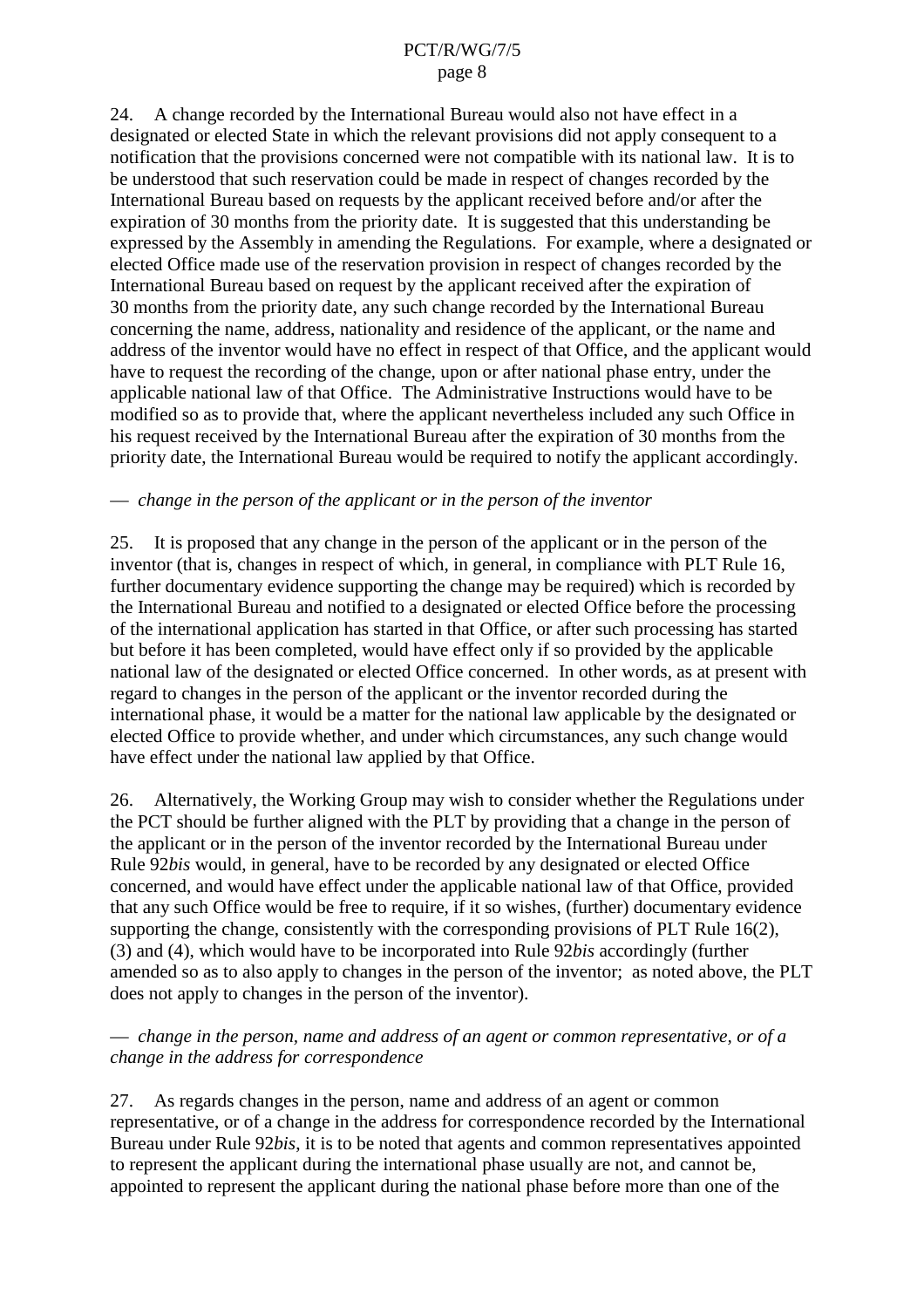designated and elected Offices. Similarly, anaddress for correspondence used for the purposes of international phase processing usually is not, and generally cannot be, used as an address for correspondence for the purposes of national phase processing befor emore than one of the designated and elected Offices. While it is proposed to notify the designated or elected Offices of any such change recorded by the International Bureau, noting that up  $-$ to date information concerning agents, common representatives a nd address for correspondence may be of importance to designated or elected Offices in order to be able to contact the applicant in the context of national phase entry, it is not proposed to require the designated or elected Offices to record any such change. Any such change notified to a designated or electedOfficewouldhaveeffectonlyifsoprovided under the applicable national law of the Office concerned.

#### *Further Requirements*

28. The requirements under Rule 92*bis* as proposed to be amended have been aligned to the corresponding requirements under PLT Rules 15 and 16, respectively, in particular with regard to the contents of any request for the recording of a change, the requirements where a single request relates to more than one international application, the evidence which the International Bureau may require in support of a request of a change, and the invitation procedure where a request does not comply with the formal requirements. (Note, however, that the PLT does not a pply to change sin the person, name or address of the inventor, or to changes in the person of the agent and common representative; see PLT Rules 15 and 16).

#### *Fees*

29. Itis proposed that the submission *before* the expiration of 30 months from the priority date of a request for the recording of a change under Rule 92*bis* would, as a tpresent, not be subject to the payment of a fee, whereas the submission *after* the expiration of 30 months from the priority date would be subject to the payment of a fee. for the benefit of the from the priority date would be subject to the designated or elected Offices concerned by the change, and of the International Bureau.

30. Where the request forthere cording of a change is made *before* the expiration of 30 months from the priority date, any designated or elected Office would usually be notified of the recordal of such change at the same time as other documents required for the processing of the international application are communicated by the International Bureau to that Office under the International Bureau's "communication on request" system. Processing of the international application would thus start before that Office on the basis of the changes recorded by the International Bureau, so that it would not appear to be justified to subject the submission of such a request to the payment of a fee for the benefit of the designated or elected Office concerned.

31. However, where the request forthere cording of a change is made *after* the expiration of 30 months from the priority date, designated and elected Offices would usually be notified of the recordal of such change only after the processing of the international application has started before designated or elected Offices concerned, in which case eit would appear justified to subject the submission of such a request to the payment of a fee for the benefit of the designated and elected Offices concerned by the change. Moreover, since a request made after the expiration of 30 months would be after the expiration of the period within which the International Bureau usually processes the international application, it would appear justified to subject the submission of such a requestals oto the payment of a fee for the benefit of the International Bure au. It is thus proposed to fix, in the Administrative Instructions, a fee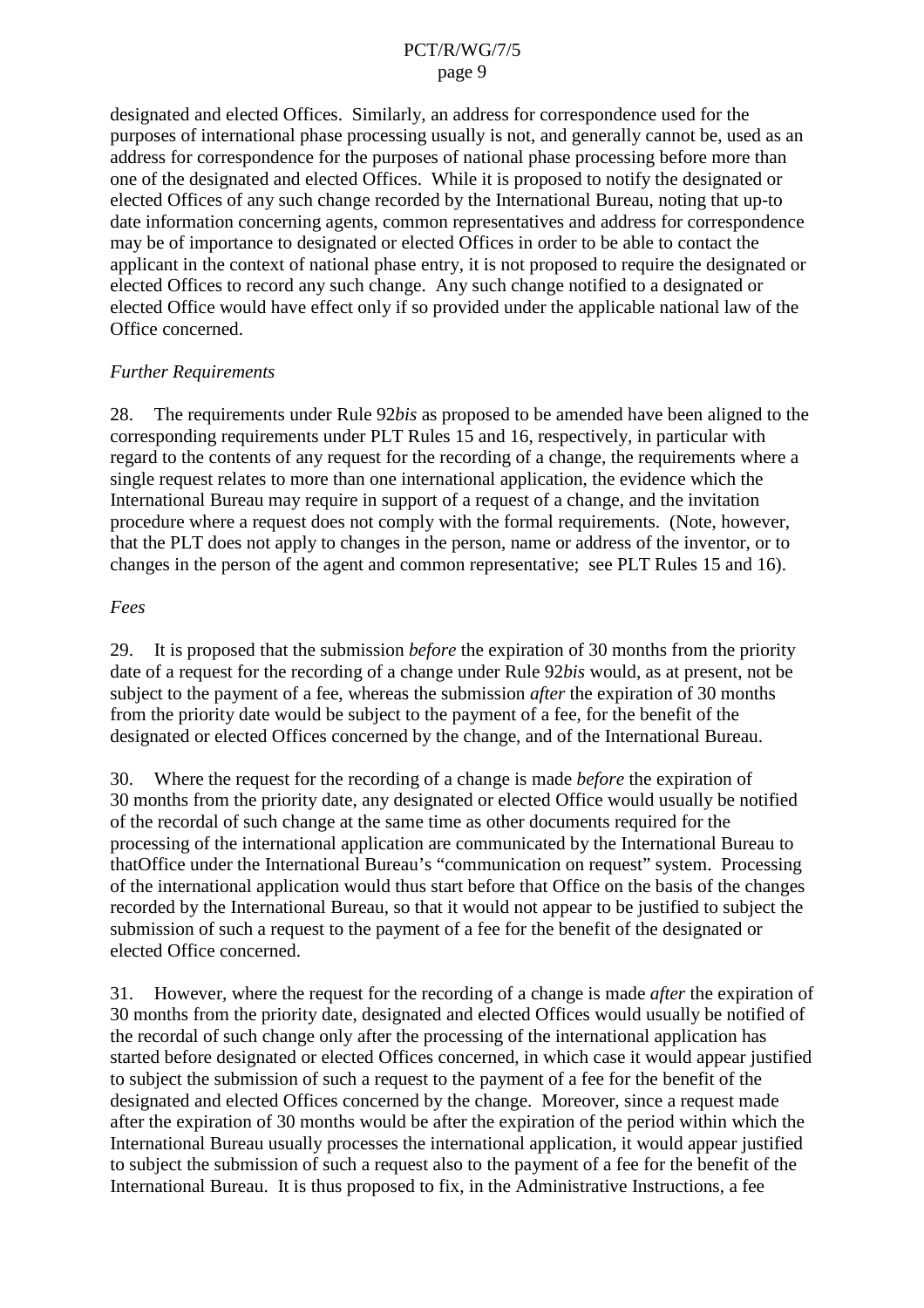which would consist of two components: a basic component for the benefit of the International Bureau, and an additional component for the benefit of the designated or elected Offices concerned by the change (note that any request for the recordal of a changes ubmitted after the expiration of 30 months from the priority date would have to indicate the designated or elected Offices in respect of which the change is desired to be effec tive). Proposed modifications of the Administrative Instructions to fix the fee would, of course, be subject to<br>consultations with all interested Offices and Authorities in accordance with Rule 89.2(b). consultations with all interested Offices and Authorities in accordance with Rule

> 32. The Working Group is *inv ited to consider the proposals contained in the Annex to this document.*

> > [Annex follows]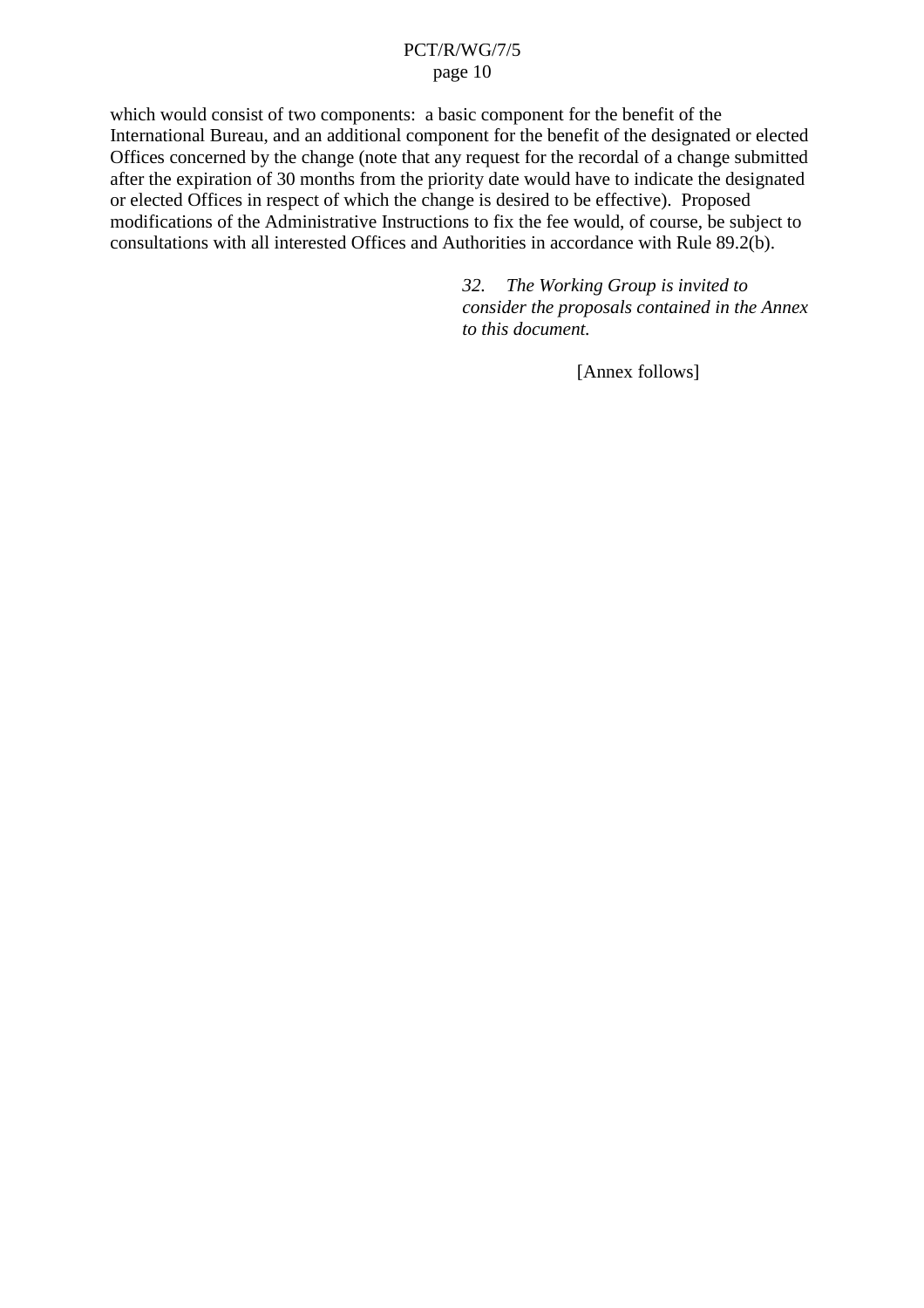#### PCT/R/WG/7/5

# ANNEX

# PROPOSED AMENDMENTS OF THE PCT REGULATIONS:  $2$

### RECORDING OF CHANGES BY THE INTERNATIONAL BUREAU

#### TABLEOF CONTENTS

| Rule76TranslationofPriorityDocument;ApplicationofCertainRulestoProcedures       |    |
|---------------------------------------------------------------------------------|----|
|                                                                                 |    |
|                                                                                 |    |
|                                                                                 |    |
| 76.5 Application of Certain Rulest oProcedures Before Elected Offices           |    |
| Rule92 bis Recording of Changesin Certain Indications Concerning the Applicant, |    |
| Inventor, Agent, Common Representative and Addressfor C orrespondence in        |    |
|                                                                                 |    |
| 92bis.1 Recording of Changes in Indications in the Request or Demand by the     |    |
|                                                                                 |    |
|                                                                                 |    |
|                                                                                 |    |
| 92bis.4 ProcessingofRequestforRecordingofaChange [10] manuscular 10             |    |
|                                                                                 | 12 |
|                                                                                 |    |
| 92bis.7 ChangeswithEffectonlyifProvidedbyNationalLaw                            |    |

<sup>&</sup>lt;sup>2</sup> Proposed additions and deletions are indicated, respectively, by underlining and striking through the text concerned. Certain provisions that are not proposed to be amended may be included for ease of reference.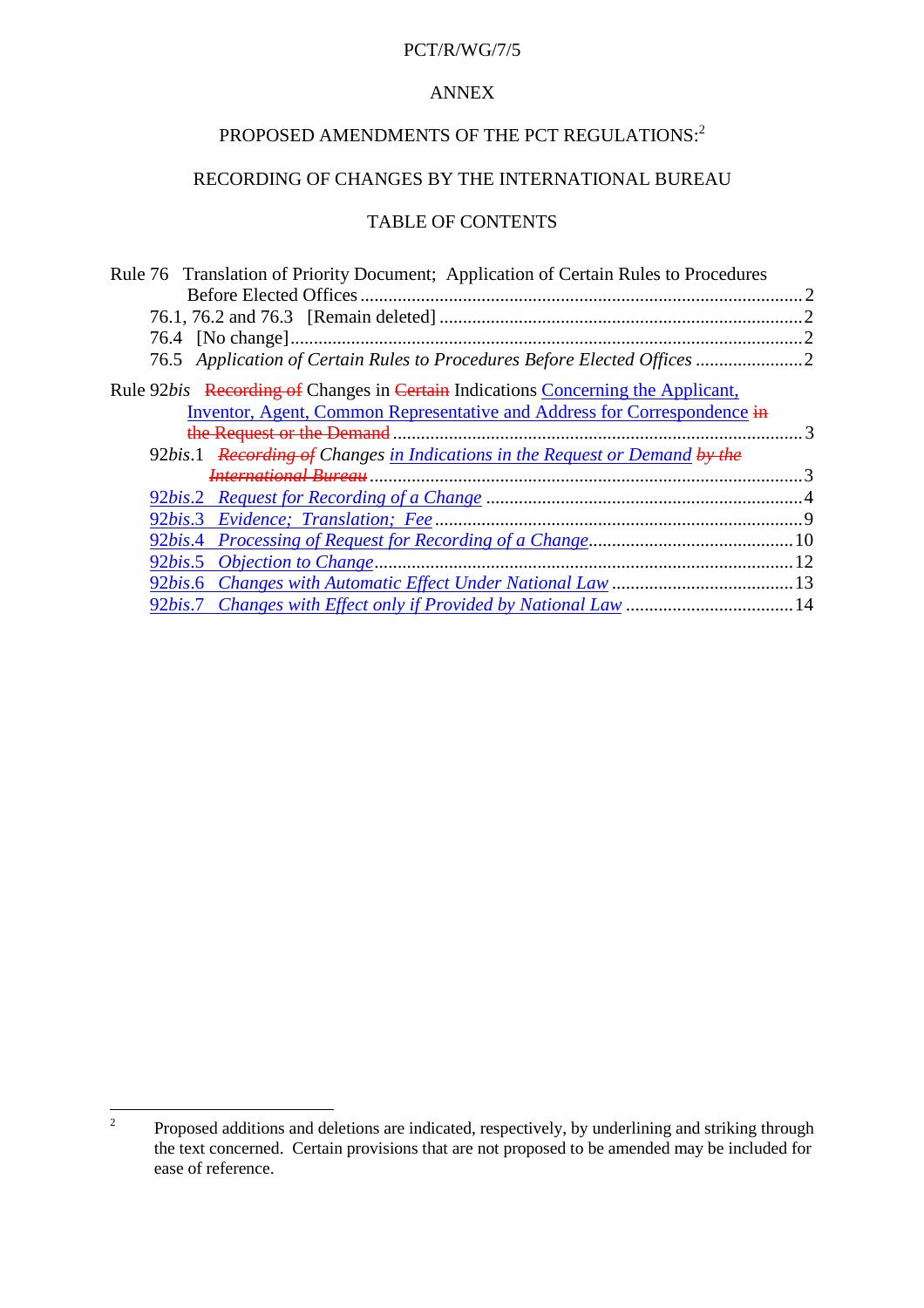# PCT/R/WG/7/5

Annex, page 2

# **Rule 76**

# **Translation of Priority Document;**

**Application of Certain Rules to Pr ocedures Before Elected Offices**

76.1, 76.2 and 76.3 [Remain deleted]

76.4 [Nochange]

76.5 *Application of Certain Rules to Procedures Before Elected Offices*

Rules 13 *ter*.3, 22.1(g), 47.1, 49, 49 *bis*, and 51 bis and 92 *bisshall apply*, provided that:

[COMMENT: It is proposed to amend Rule 76.5 so as to ensure the application of Rule 92*bis* to the procedures before elected Offices.]

(i) [Nochange] any reference in the said Rules to the designated Office or to the designated Stateshall be construed as a reference to the elected Office or to the elected State, respectively;

(ii)  $to (v)$  [No change]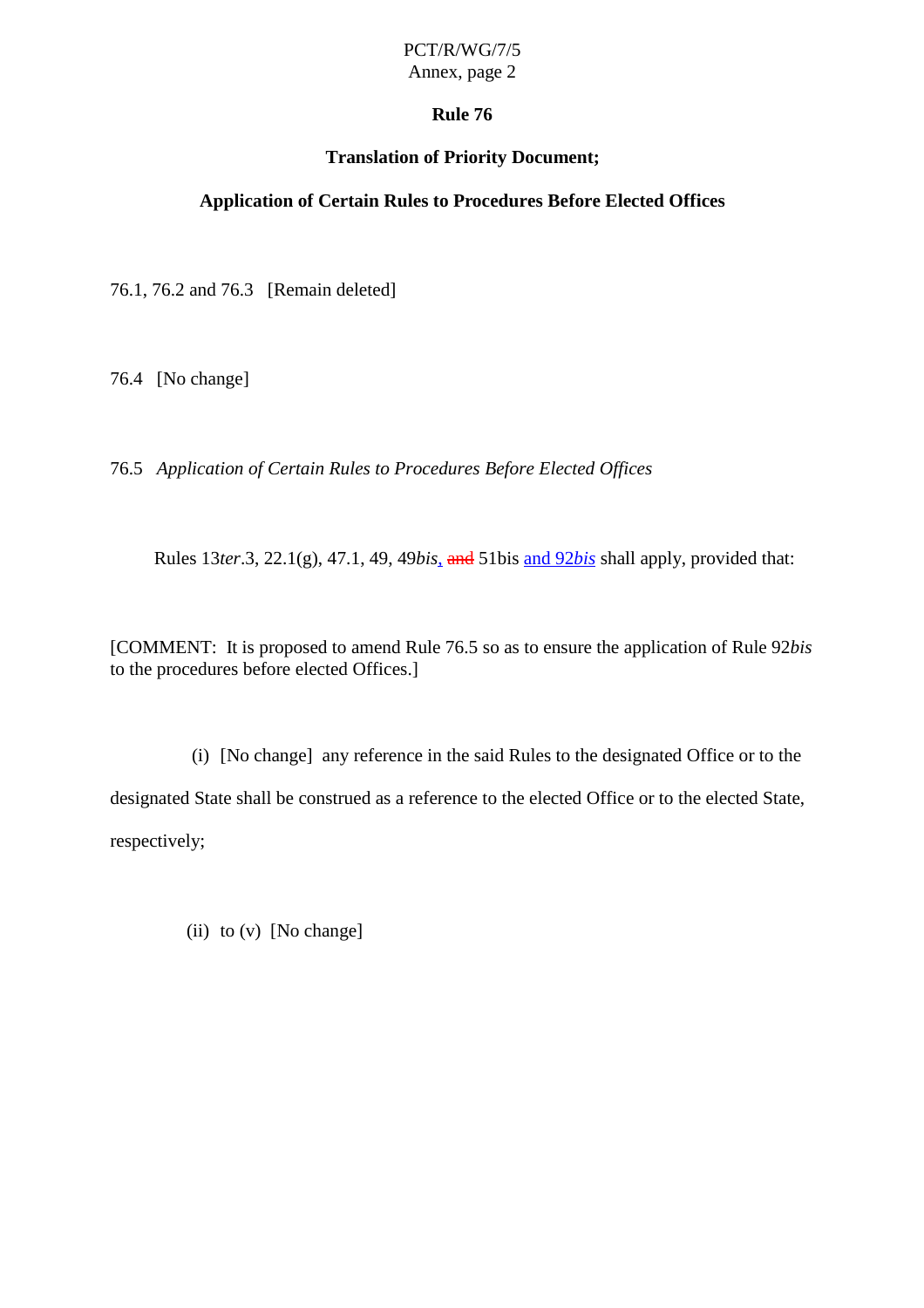# PCT/R/WG/7/5

Annex, page 3

# **Rule 92** *bis*

**Recording of Changesin** Certain Indications Concerning the Applicant, Inventor, **Agent, Common Representative and Address for Correspondence** in the Requestor the – **Demand**

92*bis*.1 *Recording of Changes in Indications in the Request or Demand by the International Bureau*

 $\overline{a}$ ) The International Bureau shall, on a the request ("request for recording of a change") made in accordance with Rules 92*bis*.2 and 92*bis* .3, of the applicant or the receiving  $-$ Office, record a change changes in any of the following indications appearing in the request ordemand:

(i) the person, name, residence, nationality or address of the applicant;

(ii) the person, name or addres softhe inventor;

(iii) the person, name or address of the agent  $\frac{1}{2}$ , or the common representative or the inventor;

(iv) the address for correspondence.

(b) [Deleted] The International Bureaushall not record the requested change if the requestforrecor dingisreceived by itafter the expiration of 30 months from the priority date.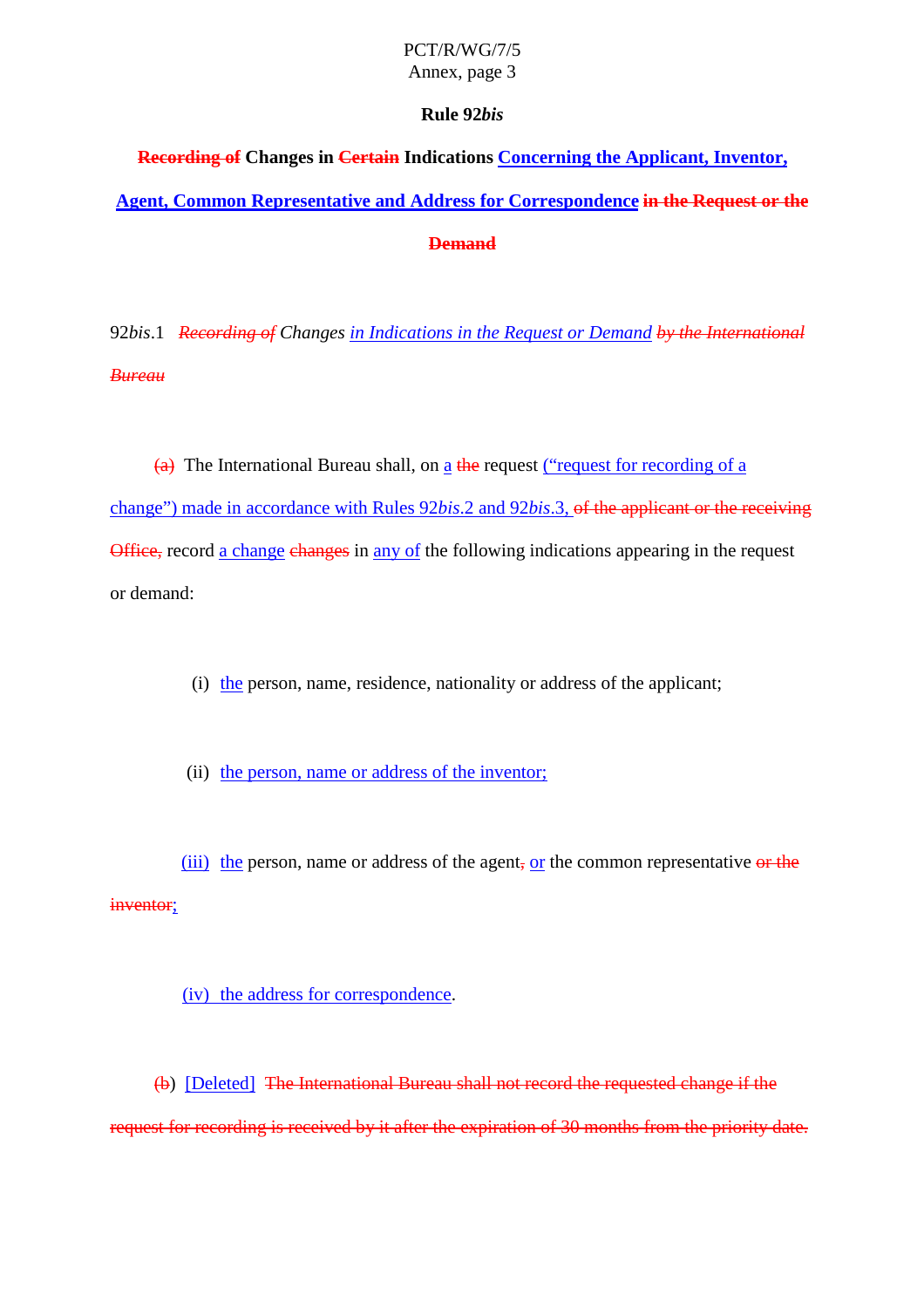92*bis*.2 *Request for Recording of a Change*

(a) A request for recording of a change may be made:

(i) in any case, by the applicant;

(ii) in the case of a change in the per son of the applicant, by the person seeking to berecorded as applicant ("new applicant");

(iii) in the case of a change in the person of the agent or common representative pursuant to the renunciation of an appointment as a gent or common representative, by the agent or common representative concerned;

(iv) by the receiving Office acting pursuant to the applicable national law.

[COMMENT: As under present Rule 92*bis*.1, it is proposed to continue to provide that a request for recording of a change may be m ade by the receiving Office so that effect can be given to decisions under the national law, for example, in disputes between parties as to ownership.]

(b) A request for recording of a change may be submitted to the International Bureau or to the receiving Office and may be submitted at any time, whether before or after the expiration of 30 months from the priority date. Where are questissub mitted to the receiving Office, it shall be considered to have been received by that Office on behalf of the International Bureau.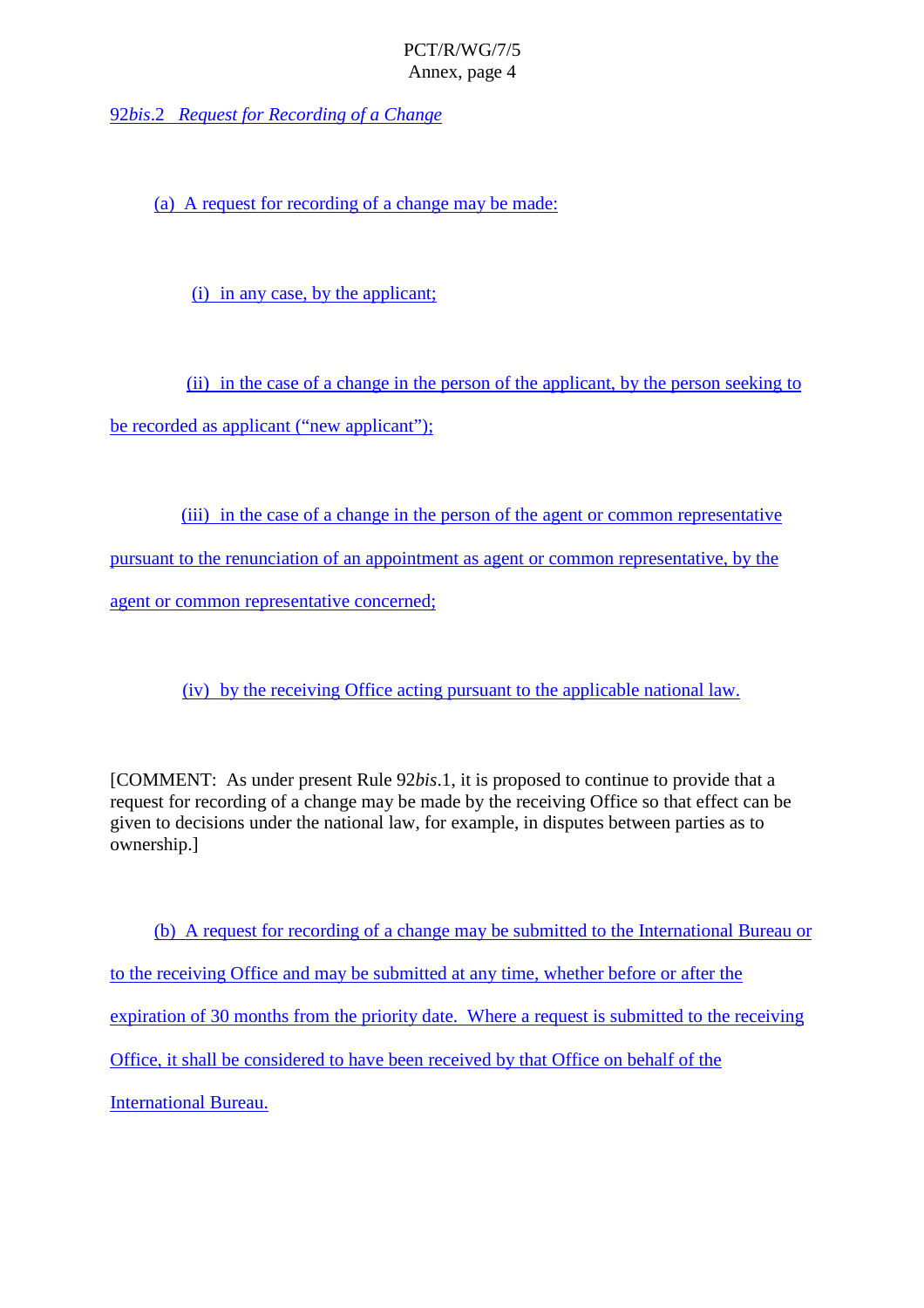*[Rule 92bis.2(b), continued]*

[COMMENT: The Administrative Instructions would have to be modified to provide that, where the requestis received by the receiving Office on behalf of the International Bureau, that Office should mark the da te of receipt on the requestand promptly transmitit to the International Bureau.]

(c) A request for recording of a changes hall indicate:

(i) the number of the international application concerned;

 $[COMMENT: See PLTRules 15(1)(ii) and 16(1)(ii).]$ 

(ii) the relevant indication referred to in Rule 92*bis*.1 and details of the change;

and

[COMMENT:SeePLTRules15(1)(iii)and(iv).]

(iii) where the requestissubmitted after the expiration of 30 months from the priority date, the designated State or St ates in respect of which the change is desired to be effective;

and, where the request for recording of a change concerns the person of the applicant or the inventor, shall further indicate: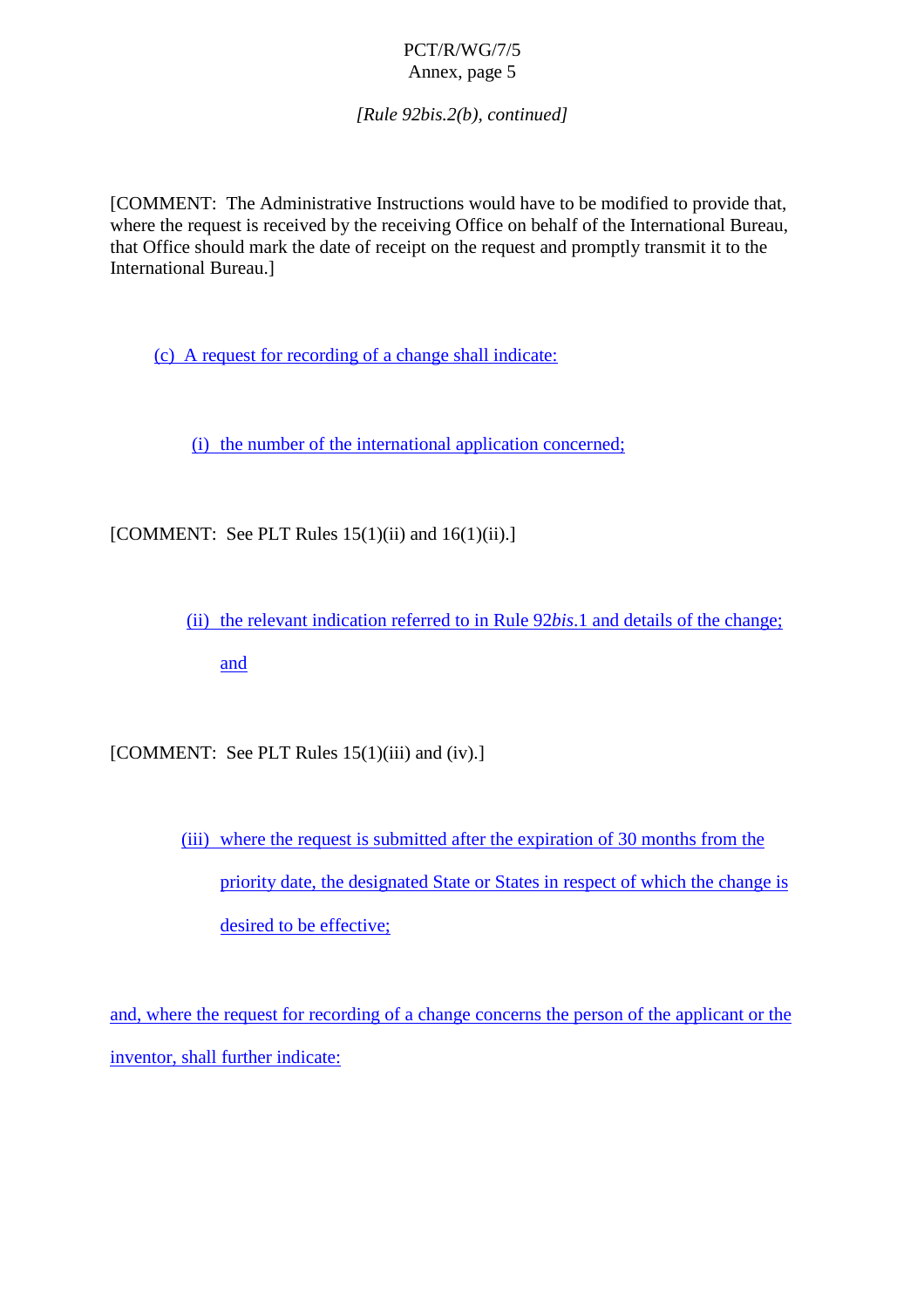*[Rule 92bis.2(c), continued]*

(iv) the name and address of the performance or ded as applicant or inventor, as

applicable, prior to the change;

[COMMENT:SeePLTRule16(1)(iii).]

(v) the name, residence, nationality and address of the new applicant or the name and address of the person to be recorded as inventor, as app licable;

 $[COMMENT: See PLTRule16(1)(iv) and (vi).]$ 

(vi) the date of the change;

 $[COMMENT: See PLTRule16(1)(v).]$ 

(vii) the basis for the change.

[COMMENT:SeePLTRule16(1)(vii).]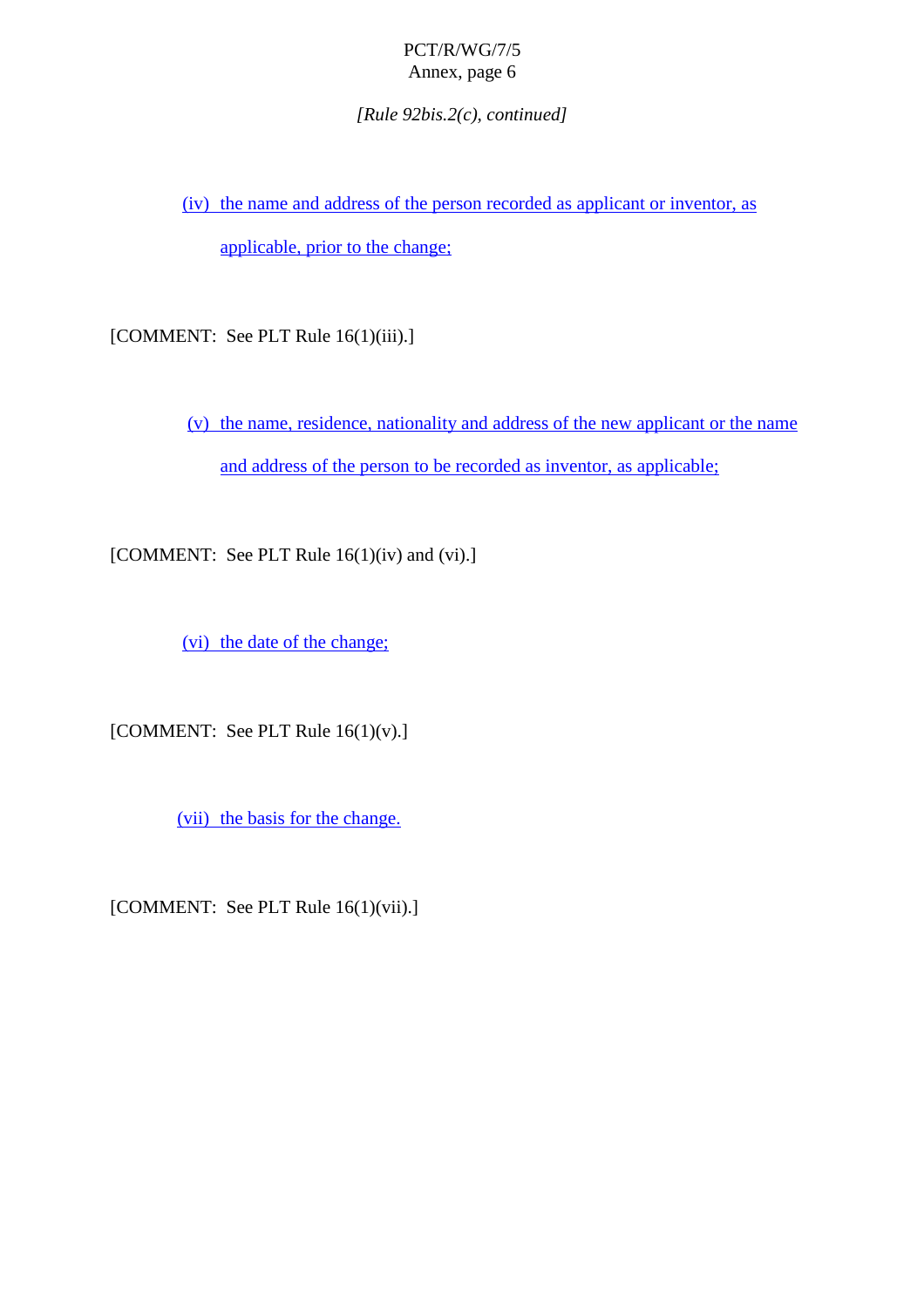*[Rule 92bis.2, continued]*

(d) Where any indication referred to in Rule 92 *bis*.1 is written incharacters other than those of the Latin alphabet, the same shall also be indicated in characters of the Latin alphabet, either as a mere transliteration or through translation into English. Where any indication referred to in Rule 92 *bis*. 1 is written incharacters of the Latin alphabet and the change is desired to be effective in respect of a designated Office which has informed the International Bureau under paragraph (e) that it requires that such indications be written in other characters, the same shall also be indicated in those other characters, either as a mere transliteration or through translation into the language concerned. The applicant shall decide which words will be merely transliterated and which words will be translated.

[COMMENT:Seeparagraph 17inthemainbody of this document.]

(e) A designated Office which requires any indication referred to in Rule 92*bis*.1 to be written incharacters other than those of the La tinal phabet, either as a mere transliteration or through translation into the official language, or one of the official languages, of the designated State concerned, shall inform the International Bureau accordingly. Any information received by the Inter national Bureau shall be promptly publish by the International Bureau in the Gazette.

[COMMENT:Seeparagraph 17 in the main body of this document.]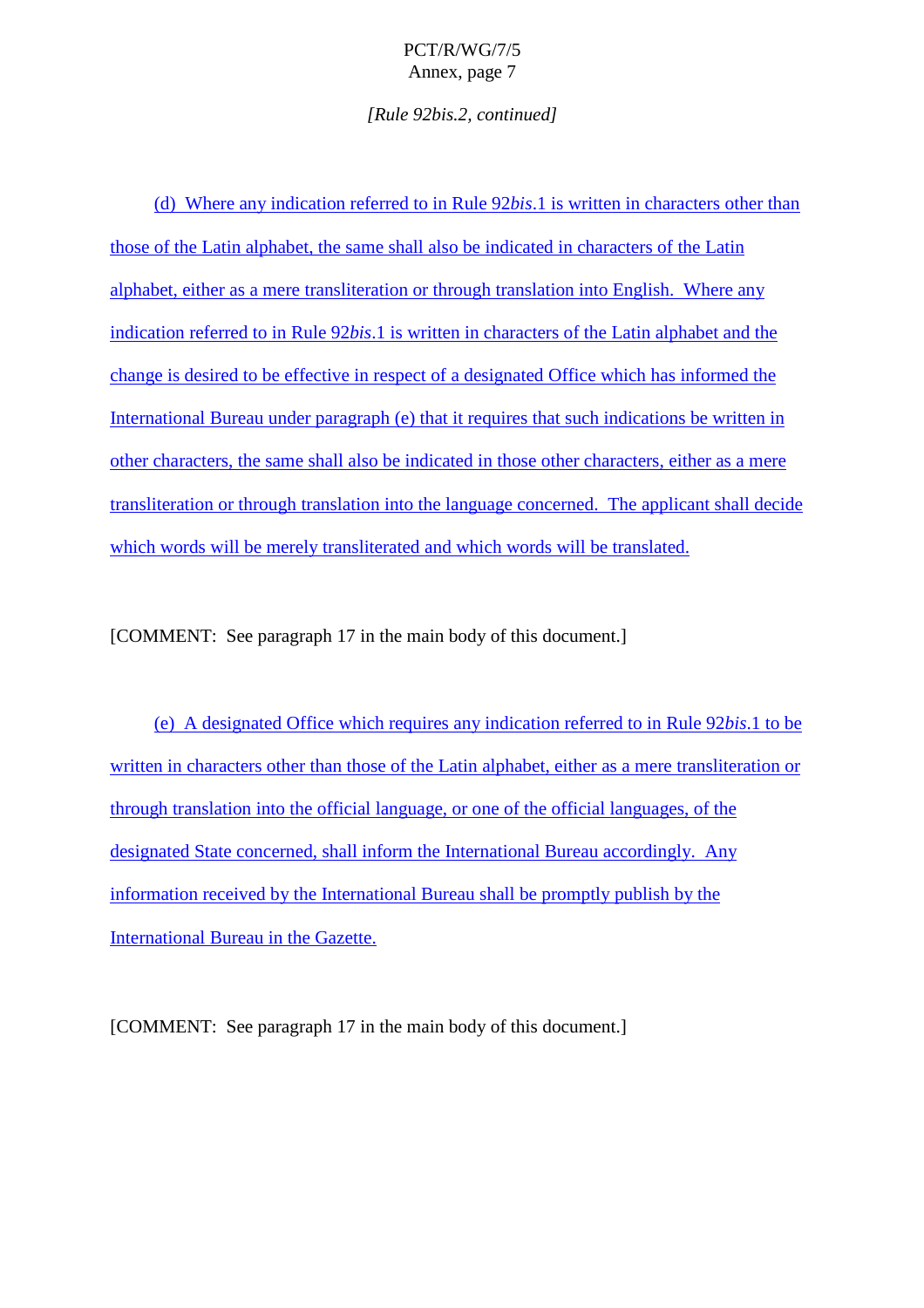*[Rule 92bis.2, continued]*

(f) Where an indication is require dunder paragraph  $(c)(iii)$  as to the designated State or States in respect of which a change is desired to be effective but no such indication is contained in the request for recording of the change, that requests hall be considered to indicate that it is innespect of all designations and elections in force in respect of the international application at the time when that requestissubmitted.

 $(g)$  The submission in accordance with Rule 90 of a document appointing an agent or a common representative, or r evoking or renouncing such an appointment, shall be considered to be a request for recording of a change in the person of the agent or the common representative concerned.

[COMMENT:Seepresent Section 425 of the Administrative Instructions. In the conte xtof the proposed amendment of Rule 92*bis*, it is proposed to move the contents of present Section 425 of the Administrative Instructions to the Regulations so as to deal with all issues relating to the recording of changes in just one place. The Administ rative Instructions would have to be modified accordingly.

(h) A single request for recording of a change may be submitted in respect of:

(i) changes in more than one kind of indication:

(ii) a change relating to more than one international applicatio n, provided that, in

respect of all of the applications concerned, the application numbers are separately indicated,

the same person is applicant, and the same change is requested.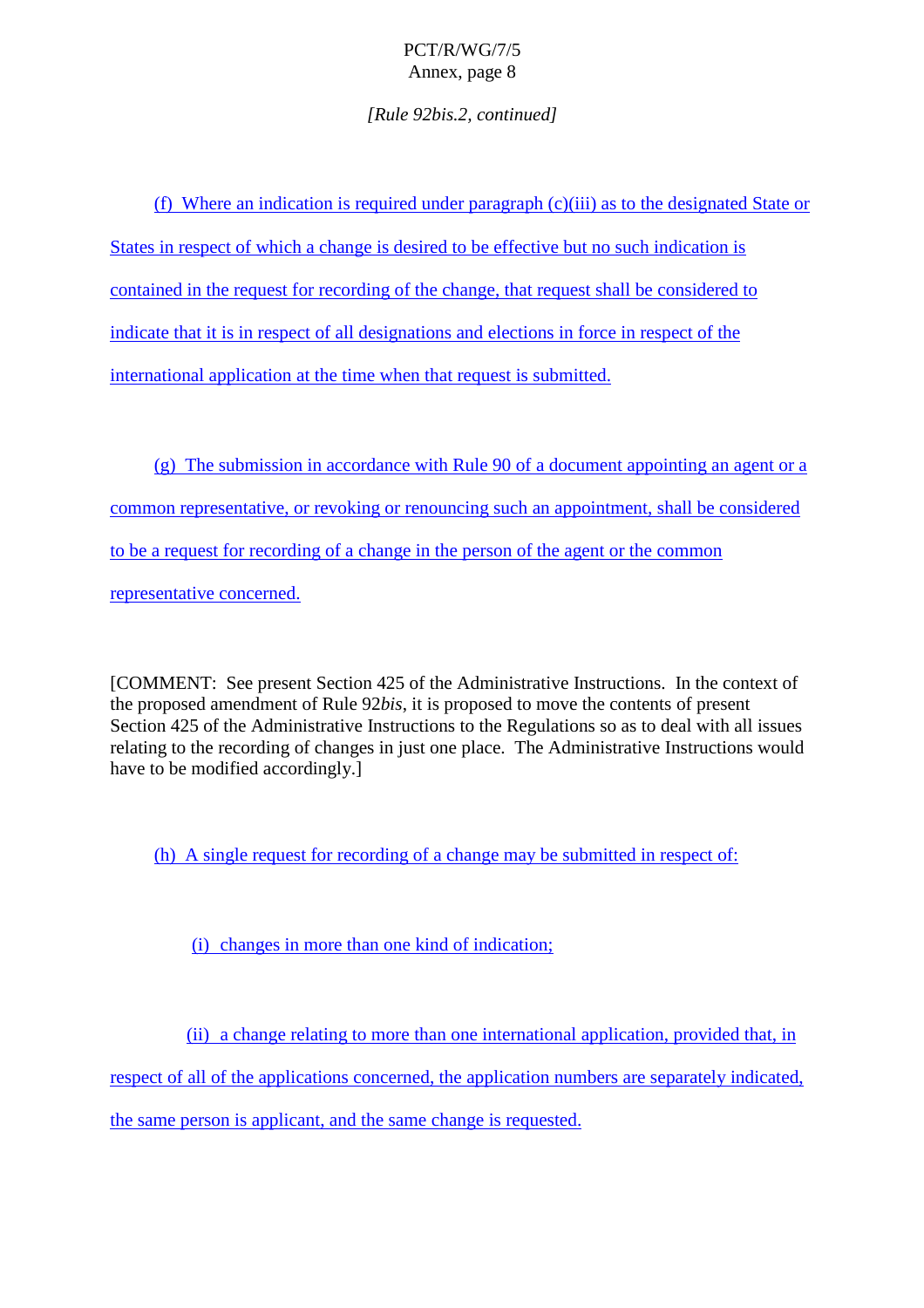*[Rule 92bis.2(h), continued]*

[COMMENT: See PLT Rules15(3) and 16(5). Wher e a single request for recording of a change is filed relating to two or more international applications, the International Bureau would, of course, issue separate notifications under Rule 92*bis*.4(c) in respect of each international application concerned.]

92*bis*.3 *Evidence; Translation; Fee*

(a) Where a request for recording of a change in the person of the applicant is made by the new applicant, itshall be accompanied by documentary evidence of the change.

[COMMENT:SeePLTRule16(2).]

(b) The International Bureau may require the furnishing of documentary evidence, or of furtherdocumentary evidence where evidence has been furnished under paragraph (a), in support of a request for recording of a change where that Bureau may reasonably doubt the veracity of an indication contained in the request or of the evidence furnished under paragraph (a), orthe accuracy of a translation thereof.

[COMMENT:SeePLTRules15(4)and16(6).]

(c) The International Bureau may require the furnishing of a translation on of any documentary evidence furnished under paragraph (a) or (b) that is not in the same language as the international application to which it relates or, where a translation of the international application has been furnished under Rule 12.3 or 12.4, in the language of that translation.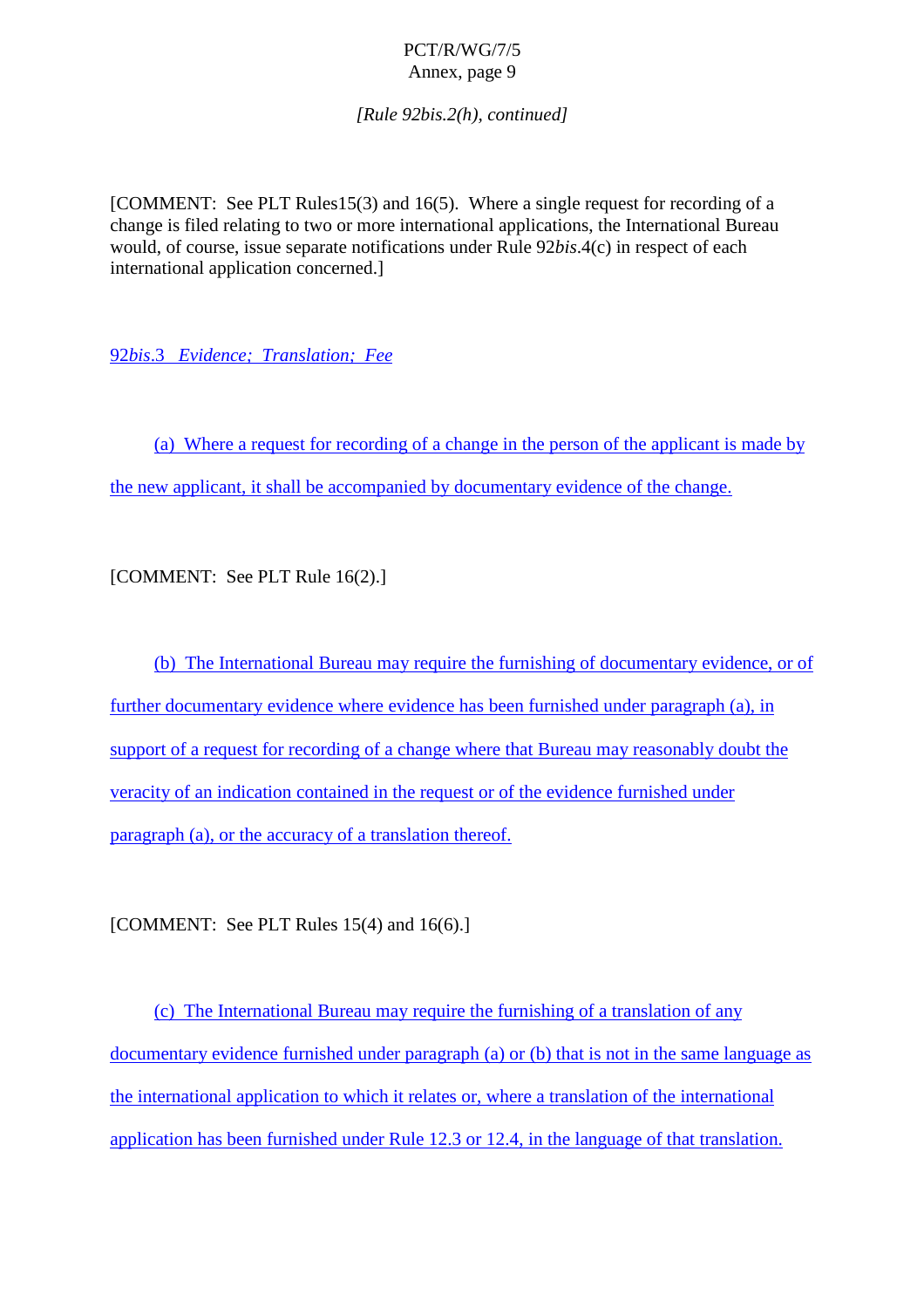*[Rule 92bis.3, continued]*

(d) The submission after the expiration of 30 months from the priority date of a request for recording of a change may be subjected by the International Bureau to the payment of a special fee whose amount shall be fixed in the Administrative Instructions.

[COMMENT:Seeparagraphs 29to 31intheIntroductiontothisdocument.]

92*bis*.4 *Processing of Reques t for Recording of a Change*

(a) Where a requirement under Rule 92*bis*.2 or 92*bis*.3 is not complied with, the International Bureau shall invite the person making the request for recording of a change to comply with that requirement, and to make observation s, with in two months from the date of the invitation, failing which the International Bureau shall refuse the request and shall notify that person accordingly, provided that are quest shall not be refused merely because of non compliance with Rule 92*bis*. 2(d)(ii).

[COMMENT:SeePLTRules15(6) and 15(7), and PLT Rule 16(8). With regard to the  $proviso at the end of para graph (a), see para graph 17 in the main body of this document.$ 

(b) Where the International Bur eau, after considering evidence furnished under Rule 92*bis*.3(b), still reasonably doubts the veracity of an indication contained in the request for recording of a change, it shall refuse the request and shall notify the person making the request according 1y.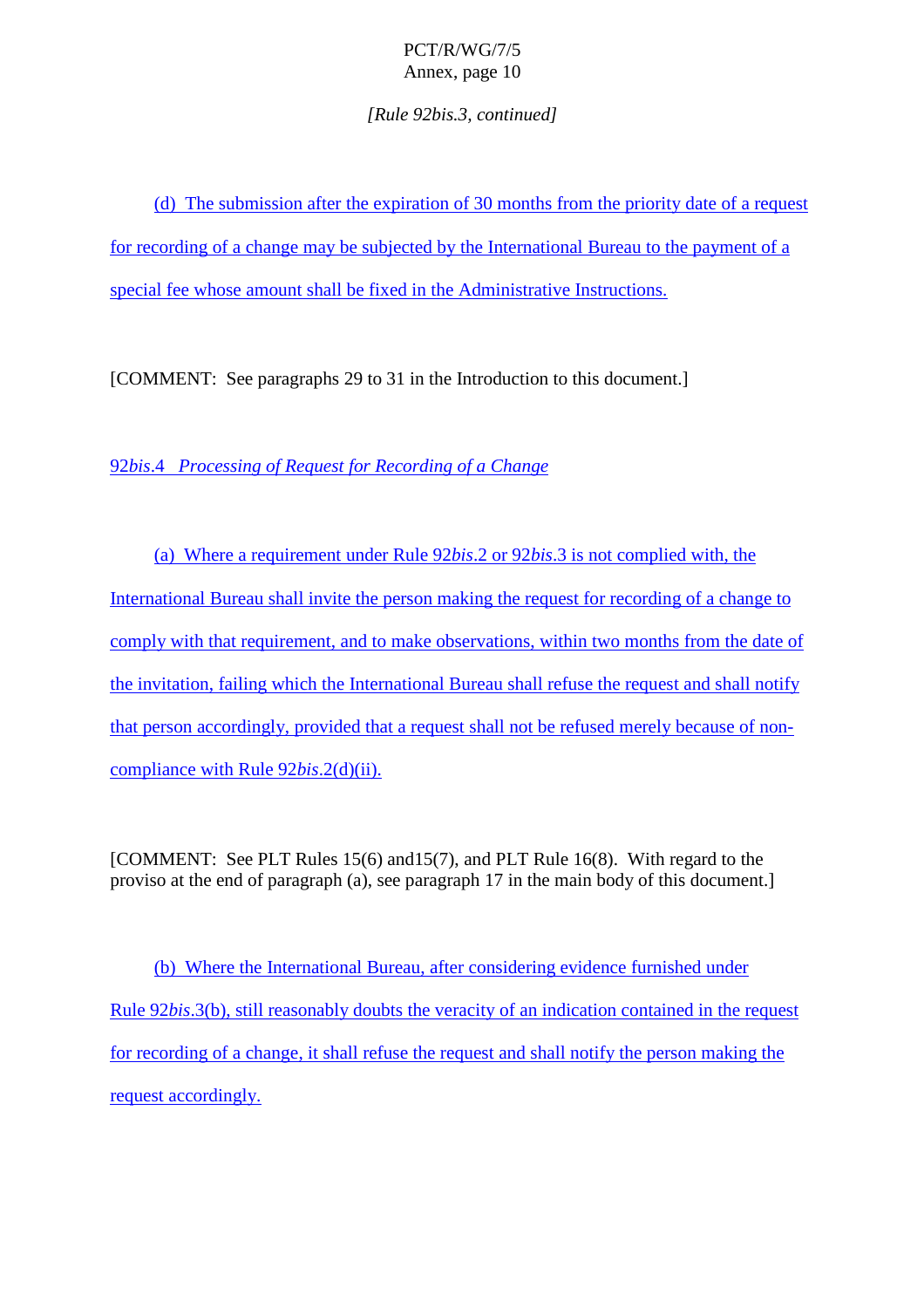# *[Rule 92bis.4, continued]*

| WheretheInternationalBureauissatisfiedthattherequirementsofRules<br>(c)                  | 92bis.2 |
|------------------------------------------------------------------------------------------|---------|
| and 92bis.3arecompliedwith,itshallpromptlyrecordthechangeconcernedunder                  |         |
| Rule 92bis.1andnotifythereceivingOffice,theInter<br>nationalSearchingAuthority,the       |         |
| InternationalPreliminaryExaminingAuthority,thedesignatedOfficesconcerned,the             |         |
| applicantand, inthe case referred to in Rule<br>$92bis.2(a)(ii)$ , the agent or common   |         |
| representative concerned, in accordance with the Admin<br>istrativeInstructions.Wherethe |         |
| changeconcernsthepersonoftheapplicant, the International Bureaushall notify both the     |         |
| newapplicantandthepreviouslyrecordedapplicant.                                           |         |

[COMMENT: The Administrative Instructions (see present Sections 422 and 425) would have to be modified to prescribe the details as to who (receiving Office, International Searching Authority, International Preliminary Examining Authority, designated/elected Offices, applicant and/or new applicant) should be notified of a changer ecorded by the International Bureau, depending on when (before or after the expiration of 30 months from the priority date) and in respect of which indication referred to in Rule 92*bis*. 1 the request for recording of a change was made. Moreover, the Admini strative Instructions would have to be modified to clarify that, where a single request for the recording of a change was filed in respect of multiple applications, the International Bureau would issue, if so desired by a designated or elected Office which was not yet bound by the Patent Law Treaty, separate notifications for each international application concerned by the change. 1

(d) The International Bureau shall, upon the request of a designated Office receiving a notification under paragraph (c), tra nsmitto it a copy of the request for recording of a change and of any documentary evidence or translation furnished under Rule 92*bis*.3.

[COMMENT:Itisproposedtoaddparagraph(d)soastomakeavailabletodesignatedor elected Offices the necessary d ocumentation for a review (in limited circumstances) under proposed new Rule 92*bis*.6 (see below).]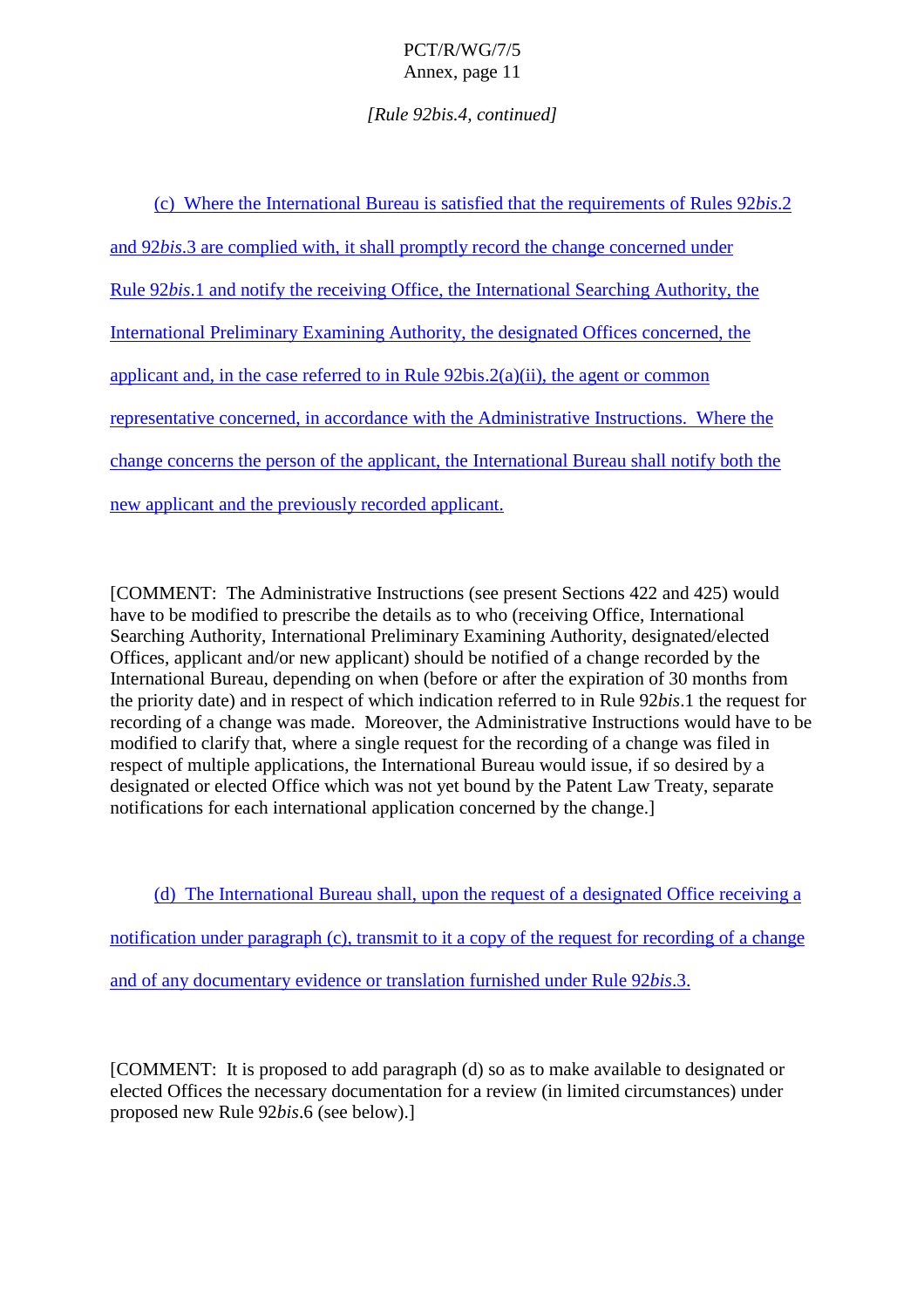# 92*bis*.5 *Objection to Change*

Where the International Bureau has recorded a change under Rule 92*bis*. 1 in the person of the applicant on the request of the n ew applicant but the person previously recorded as applicant, within two months from the date of the notification under Rule 92*bis.*4(c), submits anotice to the International Bureau objecting to the change, the changes hall be considered as if it had not b een recorded and the International Bureau shall further notify all of the addressees of that notification accordingly.

[COMMENT: See present Section 422*bis* of the Administrative Instructions. In the context of the proposed amendment of Rule 92*bis*, it is proposed to move the contents of present Section 422*bis* of the Administrative Instructions to the Regulations so as to deal with all issues relating to the recording of changes in just one place. It would appear that there is no need to extend the scope o f proposed new Rule 92*bis*.5 beyond the case where an old applicantis, upon request of a new applicant, removed and replaced by the new applicant, noting that the present requirements as to representation and signatures would appear to ensure that that one (old) applicant cannot remove (all or any) other (old) applicants without their consent: where the reismore that one applicant, any request for the recording of a change in the person of one of the applicants must be signed by, on behalf of, all applica nts, including any applicant who is to be removed.]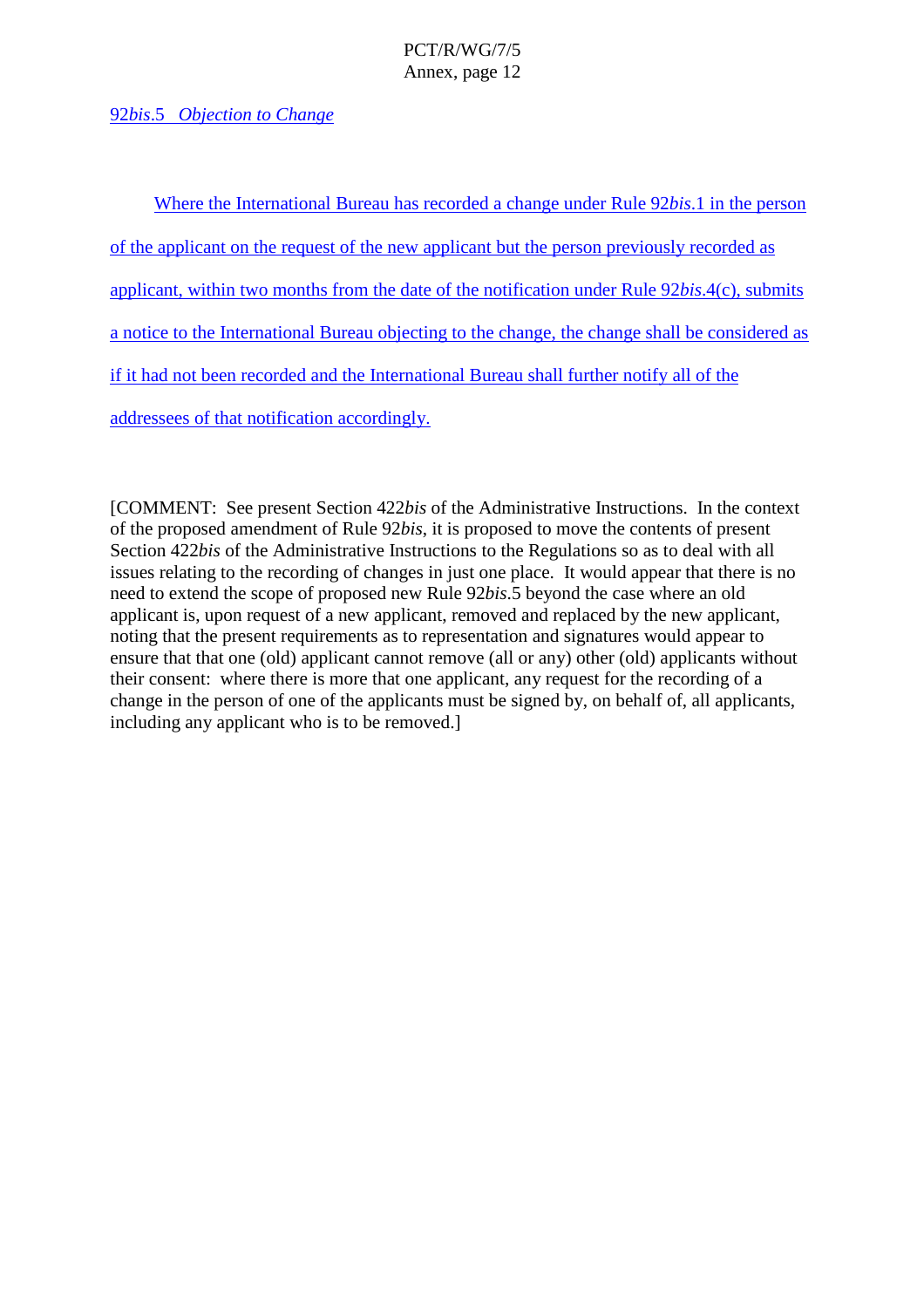92*bis*.6 *Changes with Automatic Effect Under National Law* 

(a) A change in an indication referred to in Rule 92*bis*.1(i) or (ii) concerning the applicant or the inventor, other than a change in person, that is notified to a designated Office under Rule 92*bis*.4(c) shall, subject to paragraph (d), have effect in the designated State or States concerned, unless that Office or a court or any other competent or ganofor acting for that State finds that area uirement of Rule 92*bis*.2 or 92*bis*.3 was not complied with.

[COMMENT:Seeparagraphs 22 and 23 in the main body of this document.]

(b) A designated Office shall not r eview a decision of the International Bureau to record a change in an indication referred to in Rule 92*bis*.1(i) or (ii) concerning the applicant or the inventor, other than a change in person, that is not if ied to that Office under Rule 92*bis*.4(c) unless it may reasonably doubt the veracity of an indication contained in the request for recording of the change or of a supporting document or a translation there of, in which case it shall invite the applicant to furnish evidence to it within a time limit which s hall be reasonable under the circumstances and shall be fixed in the invitation.

[COMMENT: See paragraph 23 in the main body of this document. Note that the requirement for reasonable doubt applies only to desi gnated or elected Offices and not the courts or any other competent organs of or acting for the designated or elected States in order nottofetter the latter in the exercise of their discretion under national law. ]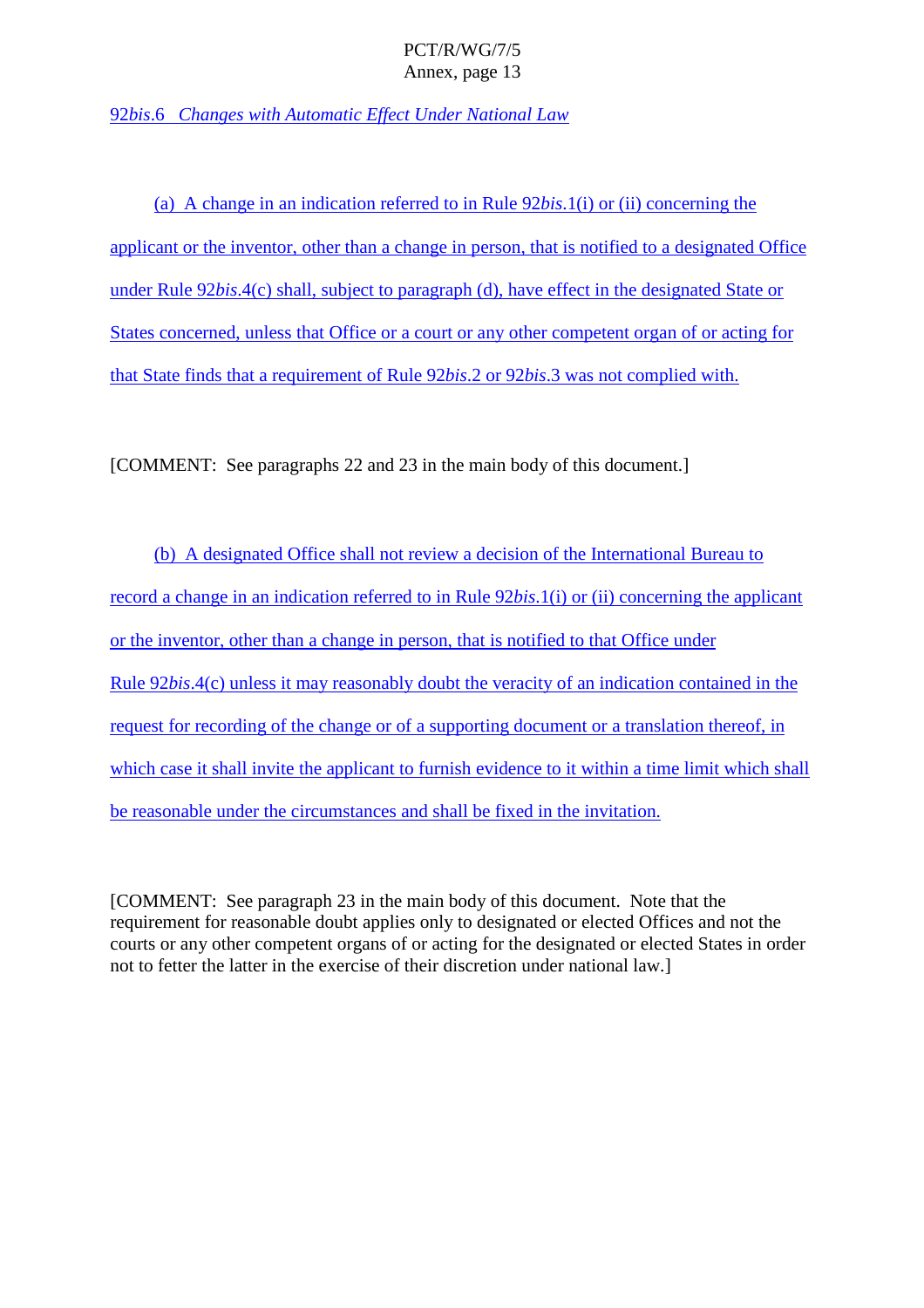*[Rule 92bis.6, continued]*

(c) If, on [ *date of adoption of the sempodifications by the PCTAssembly* [, paragraphs (a) and (b) are not compatible with the national law applied by a designated Office, those paragraphs shall not apply to that Office for as long as they continue not to be compatible with that law, provided that the said Office informs the International Bureau accordingly by [*three months from the date of adoption of these modifications by the PCT Assembly* ]. The information received shall be promptly published by the International Bur eau in the Gazette.

[COMMENT:Seeparagraphs 24inthemainbody of this document.]

(d) Where a changereferred to inparagraph (a) is notified to a designated Office which has informed the International Burea under Rule 92*bis*. 2(e) of the need for a transliteration or translation but the request for the recording of a change did not comply with Rule 92*bis*.2(d), that change need not be taken into account by that Office.

[COMMENT:Seeparagraph 17inthemainbodyofthis document.]

92*bis*.7 *Changes with Effect only if Provided by National Law* 

A change in an indication referred to in Rule 92*bis*.1(i) or (ii) concerning the person of the applicant or the inventor, or a change in an indication referred to in Rule 92*bis*.1(iii) or (iv) concerning the agent, the common representative or the address for correspondence, that is notified to a designated Office under Rule 92*bis*.4(b) shall have such effect, if any, as may be pr ovided for under the applicable national law.